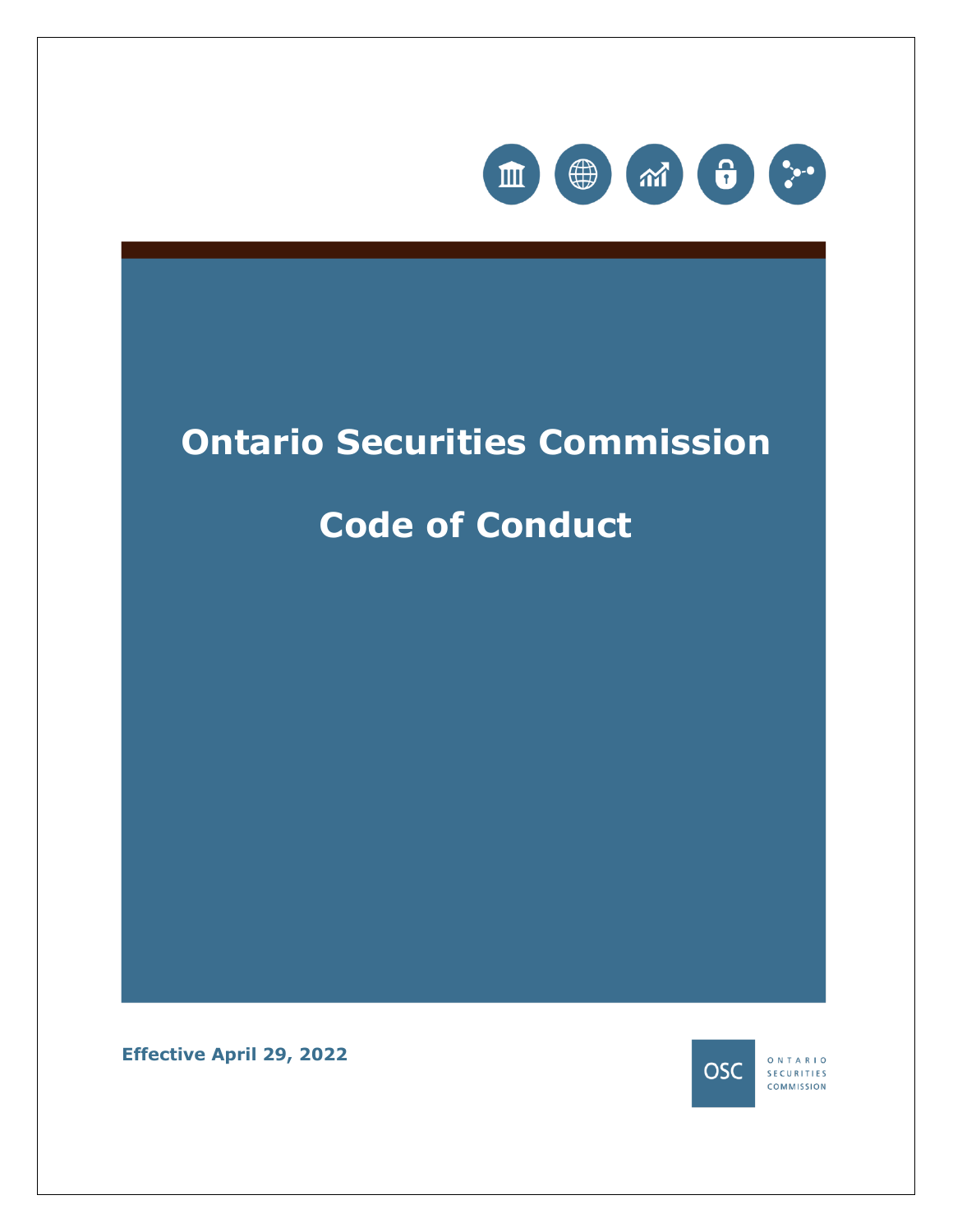### **Our Vision**

To be an effective and responsive securities regulator – fostering a culture of integrity and compliance and instilling investor confidence in the capital markets.

### **Our Mandate**

To provide protection to investors from unfair, improper or fraudulent practices, to foster fair, efficient, and competitive capital markets and confidence in the capital markets, to foster capital formation, and to contribute to the stability of the financial system and the reduction of systemic risk.

### **Our Values**

#### **Professional**

- Protecting the public interest is our purpose and our passion
- We value dialogue with the marketplace
- We are professional, fair-minded and act without bias

#### **People**

- To get respect, we give it
- Diversity and inclusion bring out our best
- Teamwork makes us strong

#### **Ethical**

- We are trustworthy and act with integrity
- We strive to do the right thing
- We take accountability for what we say and do

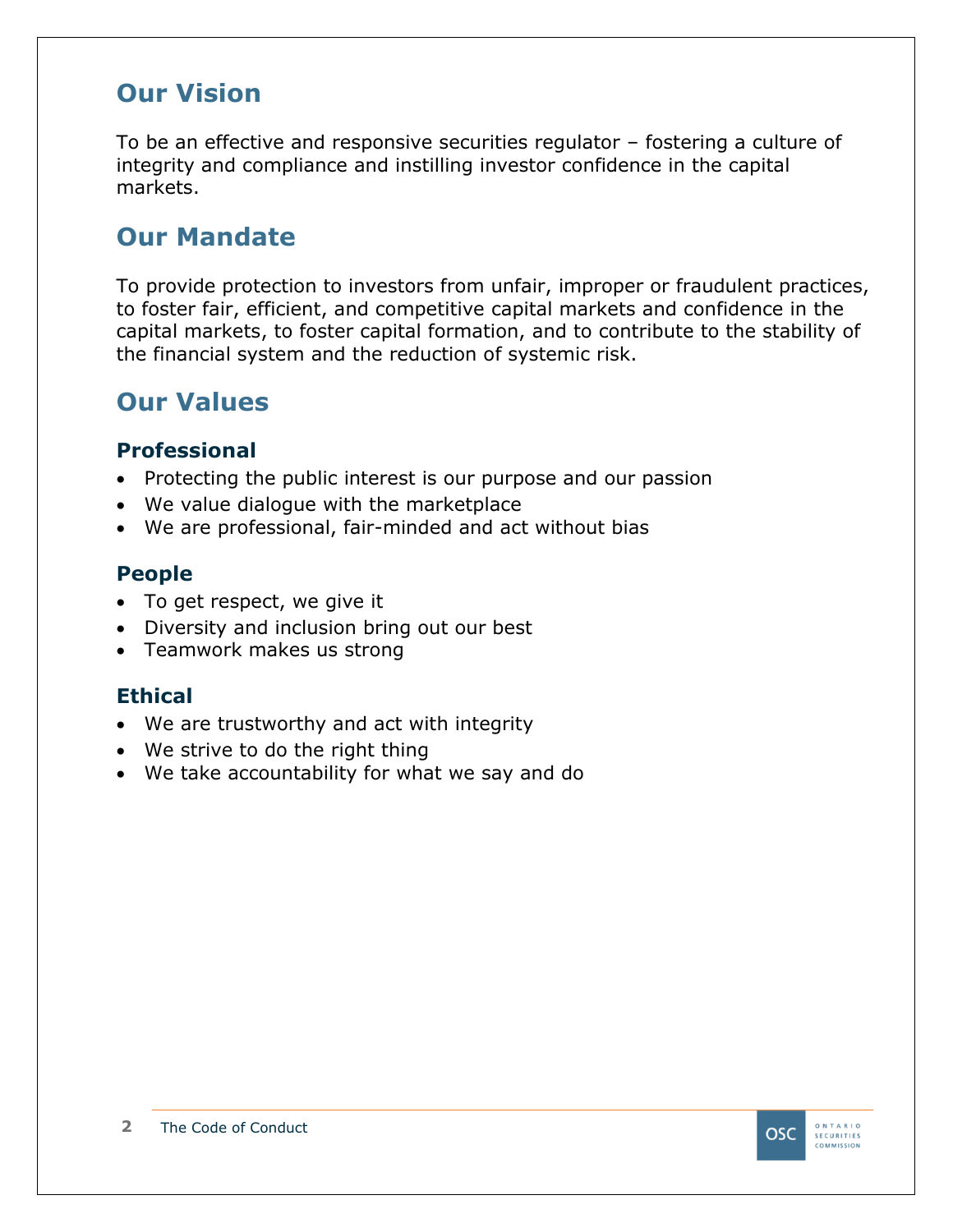# **Table of Contents**

| 1.                                                   |                                                                         |                        |  |  |
|------------------------------------------------------|-------------------------------------------------------------------------|------------------------|--|--|
| 1.1<br>1.2<br>1.3<br>1.4<br>1.5<br>1.6               |                                                                         |                        |  |  |
| 2.                                                   |                                                                         |                        |  |  |
| 2.1<br>2.2<br>2.3<br>2.4                             |                                                                         |                        |  |  |
| 3.                                                   |                                                                         |                        |  |  |
| 3.1<br>3.2<br>3.3<br>3.4<br>3.5<br>3.6               |                                                                         |                        |  |  |
| 4.                                                   | Personal trading (Conflicts of Interest)  17                            |                        |  |  |
| 4.1<br>4.2<br>4.3<br>4.4<br>4.5<br>4.6<br>4.7<br>4.8 | Mandatory divestiture of securities on the prohibited securities list24 |                        |  |  |
| 5.                                                   |                                                                         |                        |  |  |
| 5.1<br>5.2<br>5.3                                    |                                                                         |                        |  |  |
| 6.                                                   |                                                                         |                        |  |  |
| 6.1<br>6.2                                           |                                                                         |                        |  |  |
| 7.                                                   |                                                                         |                        |  |  |
| 7.1<br>3                                             | The Code of Conduct                                                     | ONTA<br>C <sub>2</sub> |  |  |

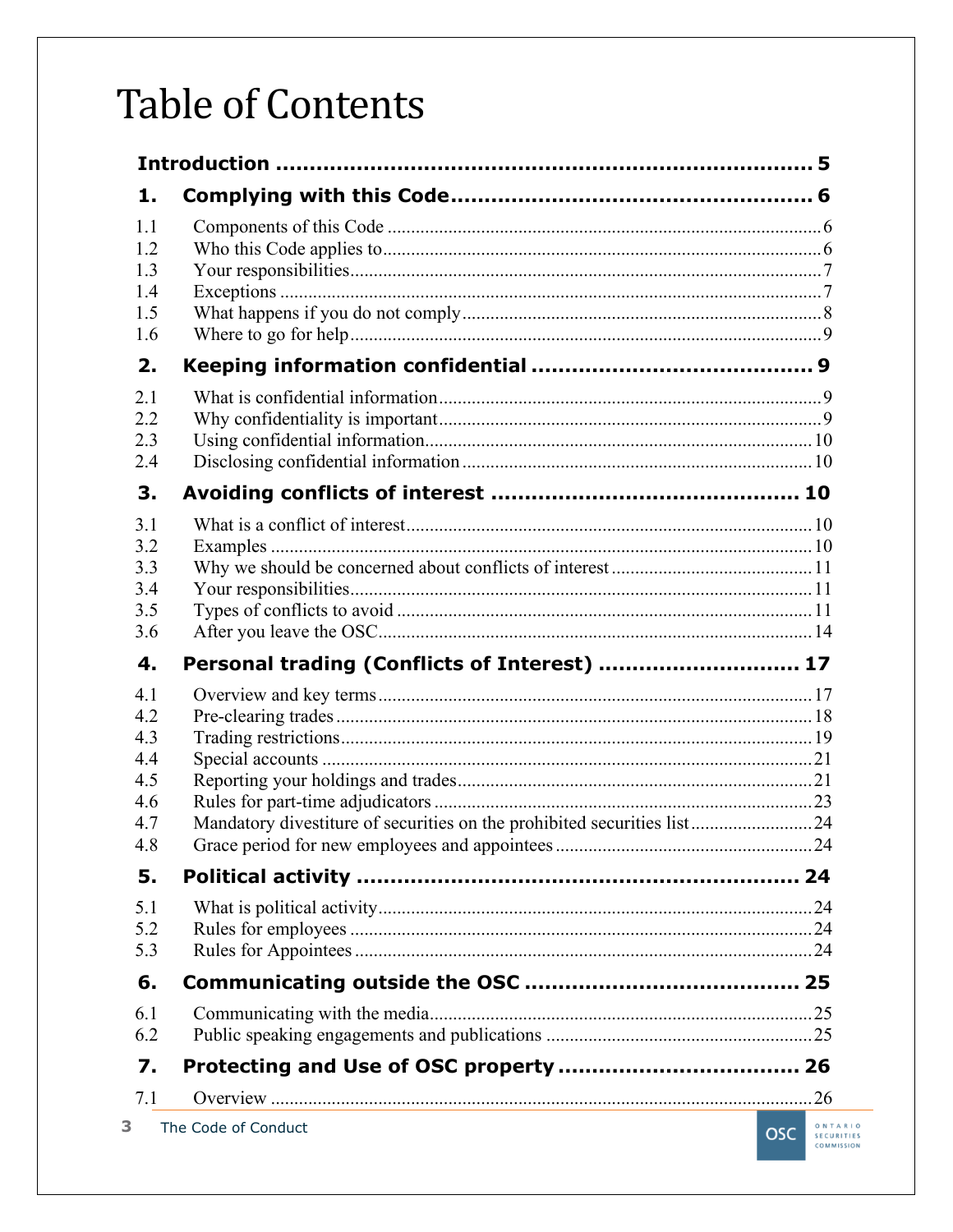| 10.1<br>10.2<br>10.3<br>10.4    |                                              |  |
|---------------------------------|----------------------------------------------|--|
| 10.                             |                                              |  |
| 9.1<br>9.2<br>9.3<br>9.4<br>9.5 |                                              |  |
| 9.                              |                                              |  |
| 8.1<br>8.2<br>8.3<br>8.4<br>8.5 |                                              |  |
| 8.                              | Maintaining a safe and healthy workplace  27 |  |
| 7.4                             |                                              |  |
| 7.3                             |                                              |  |
| 7.2                             |                                              |  |

ONTARIO<br>SECURITIES<br>COMMISSION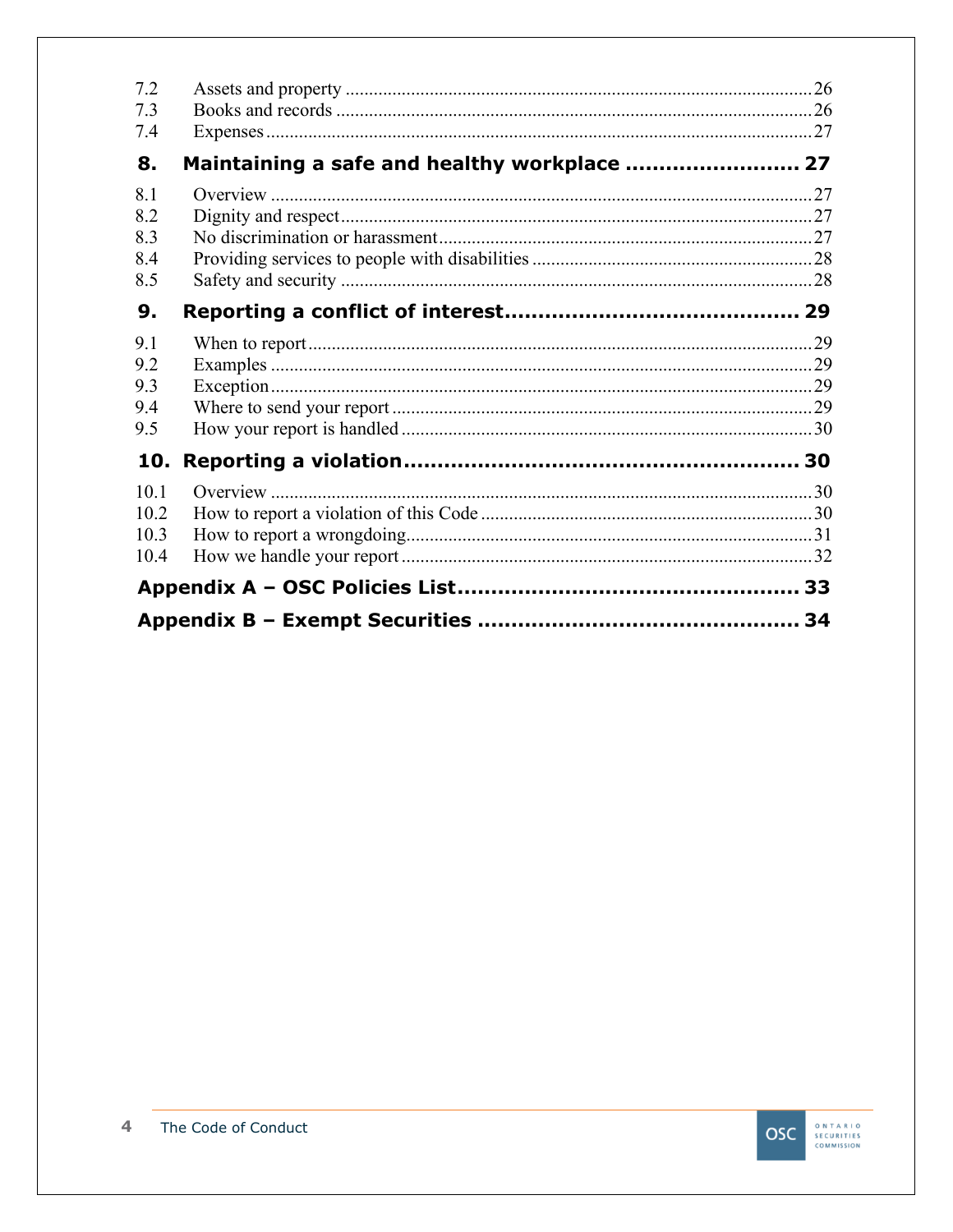### <span id="page-4-0"></span>**Introduction**

As a regulator of Ontario's capital markets, trust and respect are the cornerstone of the relationship between the Ontario Securities Commission (OSC or we) and investors, market participants, other regulators, the government and the general public.

We are committed to the highest standards of ethical conduct in all our activities. This means conducting our activities in accordance with all applicable laws and regulations, and it also means commitment to the spirit of the law. Our actions should always reflect the OSC's values, demonstrate ethical leadership, and promote a work environment that upholds our reputation and demonstrates our commitment to our core values.

This Code of Conduct (Code) is a statement of the values and principles that guide us in our day-to-day activities. All appointees and employees are expected to be aware of, and comply with, this Code and the policies that reinforce the Code.

We are proud of our organization and the services we deliver. It is only through the continued commitment and effort of each appointee and employee that the high quality of our work will continue to be achieved and public trust will be maintained.

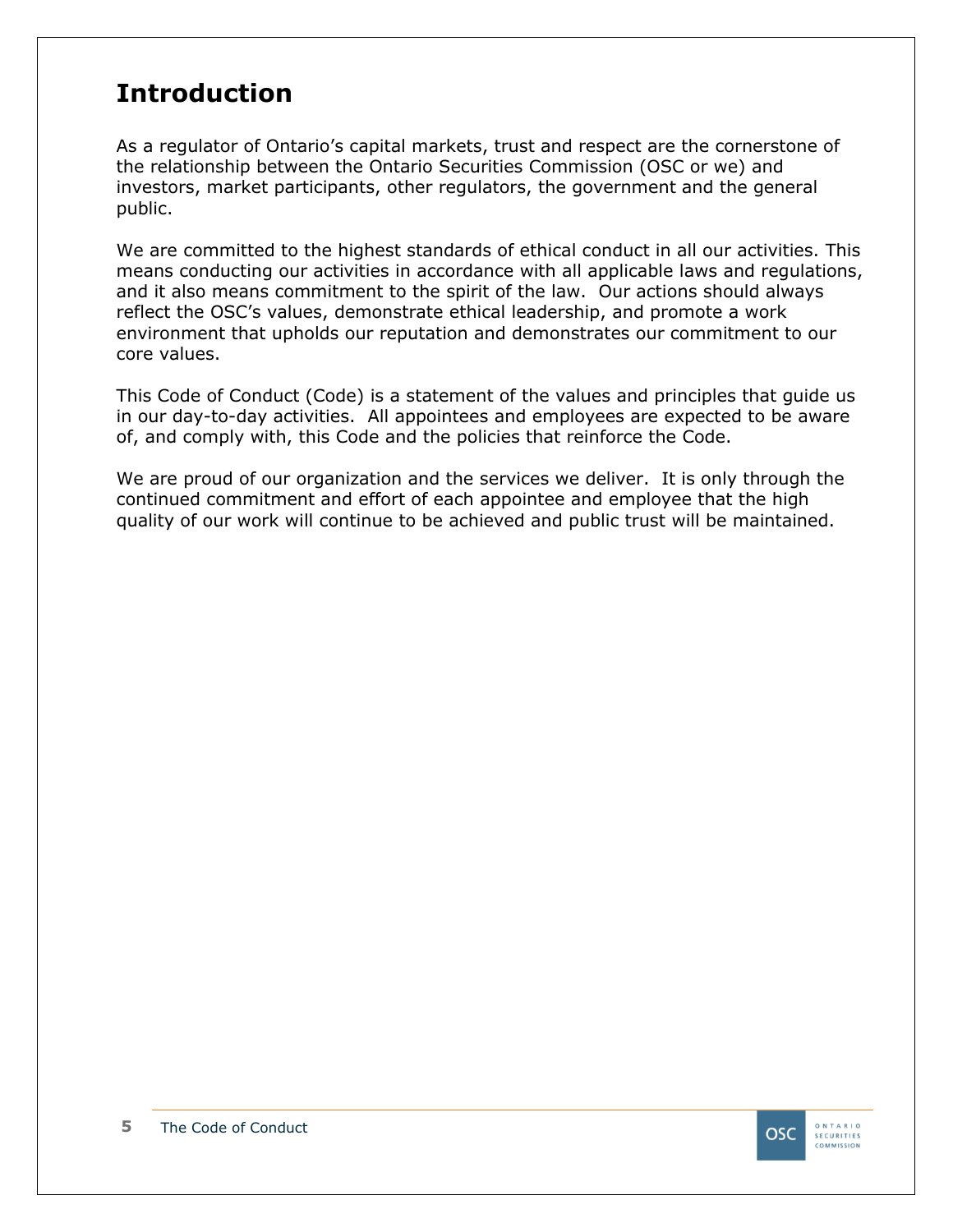## <span id="page-5-0"></span>**1. Complying with this Code**

# <span id="page-5-1"></span>**1.1 Components of this Code**

This Code consists of the following documents:

- this booklet, including any appendices
- all OSC policies listed in Appendix A

Our Board has approved and adopted this Code.

#### **Our obligations under the** *Public Service of Ontario Act, 2006*

All OSC appointees and employees must comply with the ethical standards set out in Ontario Regulation 381/07 to *the Public Service of Ontario Act, 2006* (PSOA) *Conflict of Interest Rules for Public Servants (Ministry) and Former Public Servants (Ministry)* (the Regulation), as may be amended from time to time. A copy of the Regulation can be found on the OSC's Corporate Policies and Procedures database.

Where a provision of this Code is inconsistent with a provision of the Regulation, you must comply with the Regulation. An inconsistency arises where a provision of this Code establishes a degree of ethical conduct that is lower than is established by the Regulation.

The PSOA identifies an Ethics Executive for each public body. The Ethics Executive for employees, other than those who work exclusively for the Capital Markets Tribunal, is the CEO of the OSC. The Ethics Executive for our Board Directors (other than the Chair and the CEO) is the Chair of the OSC. The Ethics Executive for adjudicators (other than the Chief Adjudicator) and employees who work exclusively for the Capital Markets Tribunal is the Chief Adjudicator. The Ethics Executive for our Chair, CEO, and Chief Adjudicator is the Integrity Commissioner appointed under the PSOA.

The authority of the Integrity Commissioner is limited to dealing with matters that are governed by the PSOA, and only to the extent it involves "public servants" as defined in the PSOA, i.e. employees of or appointees to the Commission.

# <span id="page-5-2"></span>**1.2 Who this Code applies to**

Unless noted otherwise, all of the provisions of this Code apply to:

- full-time and part-time employees, including temporary, seconded or contract staff and employees on leave,
- all appointees to the Commission's Board of Directors and the Capital Markets Tribunal, and
- persons who have regular and recurring access to Commission premises and access to information of a confidential nature or one or more databases that contains

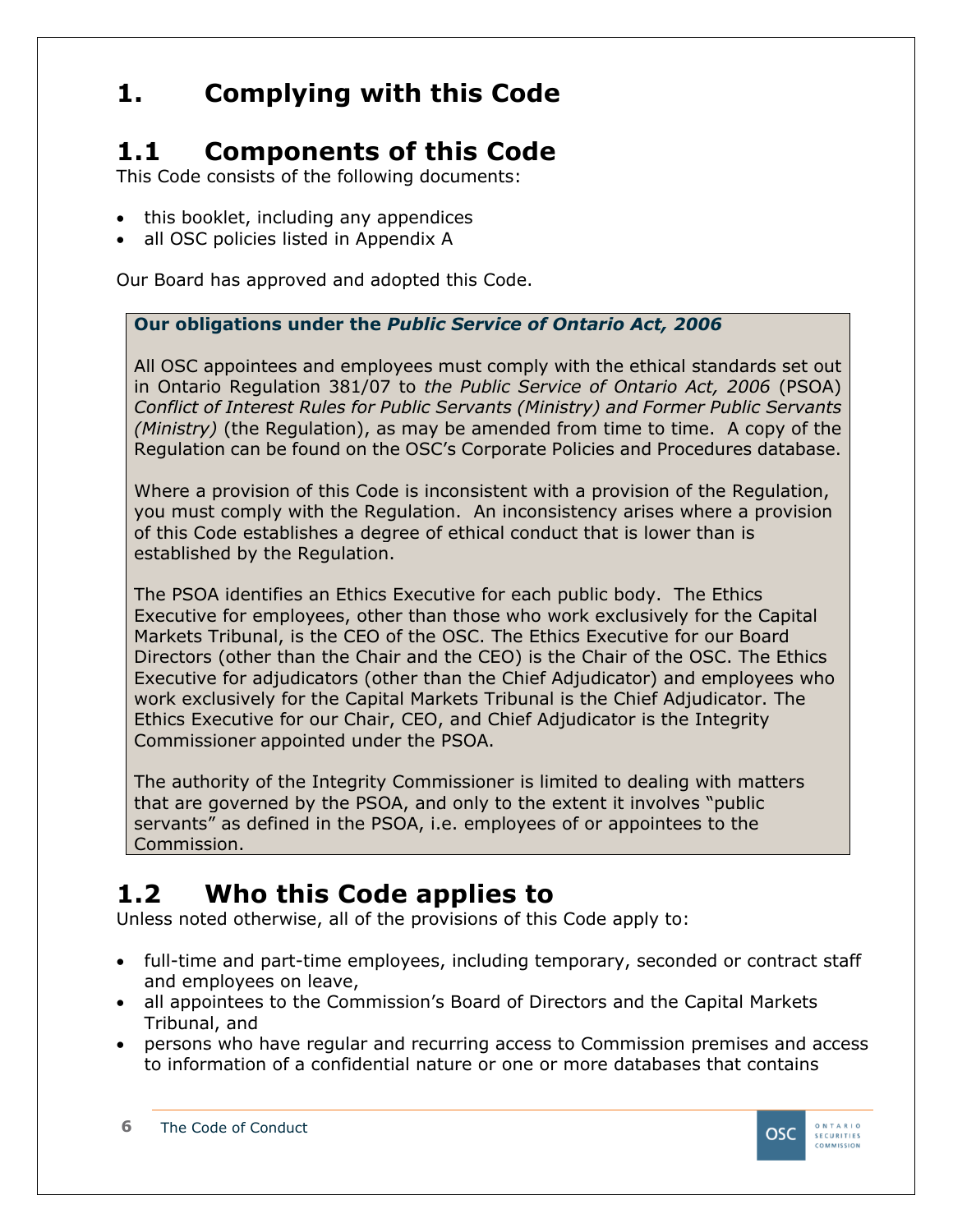confidential information, whether or not the person is retained by the Commission under a fee-for-service agreement.

The provisions of this Code do not apply to employees of the Royal Canadian Mounted Police's Integrated Market Enforcement Team who are working on OSC premises in the Joint Securities Intelligence Unit or Joint Serious Offences Team.

#### **Definitions in this Code**

"adjudicators" refers to all adjudicators of the Capital Markets Tribunal including the Chief Adjudicator.

"appointees" refers to the Board Directors and adjudicators together.

"Board Directors" refers to all members of the Board of Directors of the Ontario Securities Commission including the Chair, but not including the CEO.

"employees" refers to all full-time and part-time employees of the Commission, including the CEO.

### <span id="page-6-0"></span>**1.3 Your responsibilities**

Complying with this Code is a condition of your employment or appointment. In addition, you are required under the PSOA to comply with sections 2, 3, 4, 5, and 9 of this Code.

You are responsible for:

- certifying that you have received, read, understand and agree to comply with this Code, and any policies incorporated or referred to in it, when you join the OSC and annually as of December 31
- attending any required training sessions relating to this Code
- upholding the OSC's values, principles and standards as described in this Code
- performing your duties fully and competently
- avoiding putting yourself in an actual, apparent or potential conflict of interest
- notifying your Ethics Executive if you have an actual, apparent or potential conflict of interest (see section 9, *Reporting a conflict of interest*), and
- reporting any violations of this Code (see section 10, *Reporting a violation*).

### <span id="page-6-1"></span>**1.4 Exceptions**

There are no exceptions to the requirements of the PSOA.

While everyone at the OSC is expected to follow this Code, common sense and good faith require us to have the flexibility to address exceptional circumstances that could otherwise lead to unjust or unreasonable results.

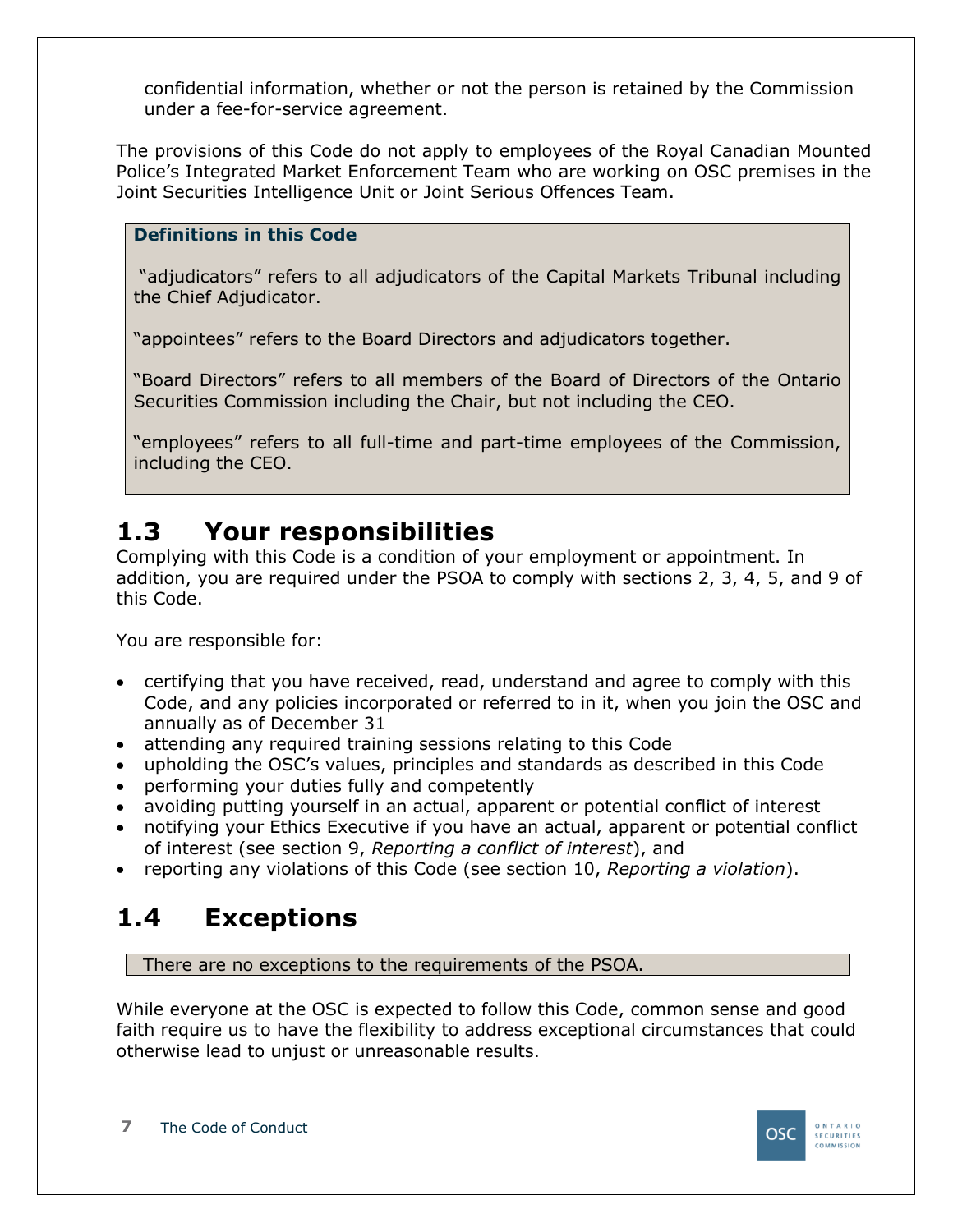In appropriate circumstances, a waiver of compliance with one or more provisions of this Code other than a requirement set out in the PSOA may be granted by:

- the CEO, for employees other than the CEO,
- the Chief Adjudicator, for adjudicators other than the Chief Adjudicator,
- the Chair, for Board Directors other than the Chair, and
- the Chair of the Governance and Nominating Committee for the Chair, Chief Adjudicator and CEO.<sup>1</sup>

#### **Oath/Affirmation of Office and Allegiance**

When you join the OSC, you are required to swear or affirm two oaths – the Oath or Affirmation of Office and the Oath or Affirmation of Allegiance. The Oath or Affirmations of Allegiance confirms your loyalty to the Crown as the symbol of the Head of State. Only appointees and employees are required to swear or affirm the two oaths. Contractors are not required to swear or affirm the two oaths.

The Oath or Affirmation of Office confirms your:

- duty of loyalty to the OSC,
- duty to comply with all laws of Canada and Ontario (including the recognition and affirmation of the Aboriginal and treaty rights of Indigenous peoples), and
- obligation to maintain confidentiality.

### <span id="page-7-0"></span>**1.5 What happens if you do not comply**

Violations of this Code will be taken seriously and could result in disciplinary action. This could include suspension, or termination of your employment or appointment.

#### *If an appointee does not comply*

The Ethics Executive is required to report to the Minister responsible for the appointment of an appointee any circumstance where, in the opinion of the Ethics Executive, an appointee has:

- contravened section 2, 3, 4, 5, or 9 of this Code, or
- failed to comply with a direction received or a regulation under the PSOA.



 $1$  The Integrity Commissioner is the ethics executive for the Chair, Chief Adjudicator and CEO. As such, the Chair, Chief Adjudicator and CEO, or the Chair of the Governance and Nominating Committee on their behalf, may also request that the Integrity Commissioner determine a question about the application of conflict of interest rules applicable to the Chair, Chief Adjudicator or CEO.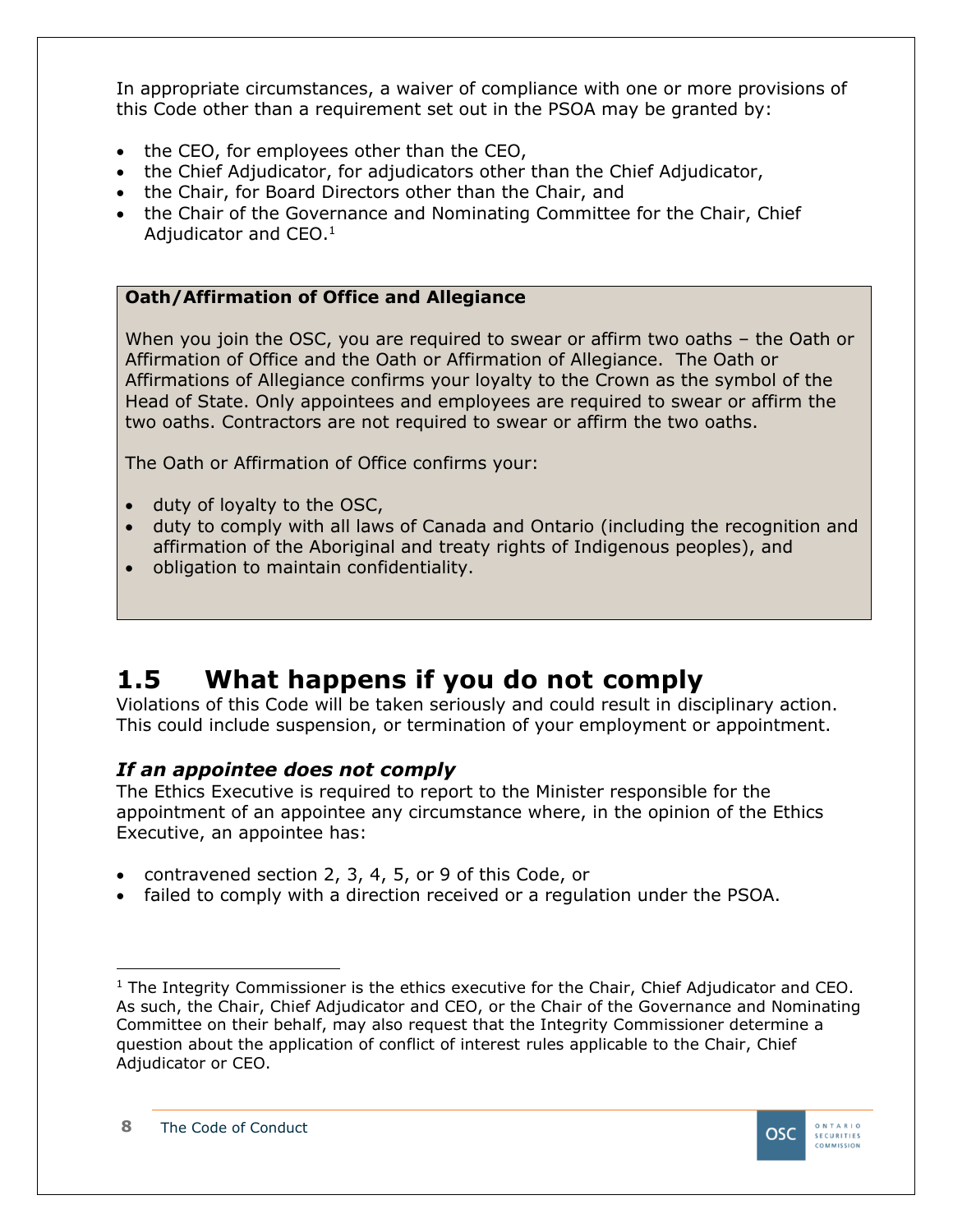### <span id="page-8-0"></span>**1.6 Where to go for help**

Ethical situations can have serious implications for you and for the OSC. We do not expect you to deal with them on your own. We have an open door policy and encourage all employees and appointees to seek guidance if they have any questions or concerns.

#### *(a) Employees*

In most cases, your immediate supervisor is in the best position to help you. Where appropriate, you can also speak to your Director, your Human Resources representative, or a member of the General Counsel's Office.

In addition to these people, your Ethics Executive can help you with questions about confidentiality, conflicts of interest, personal trading and political activity. The Compliance Office (within the General Counsel's Office) can also answer questions about personal trading restrictions, prohibitions and reporting.

#### *(b) Appointees*

Adjudicators can seek guidance on adjudicative matters from the Governance and Tribunal Secretariat. For all other matters under this Code, contact your Ethics Executive or the Compliance Office, as appropriate.

### <span id="page-8-1"></span>**2. Keeping information confidential**

### <span id="page-8-2"></span>**2.1 What is confidential information?**

Confidential information is any information that:

- is not available to the public, and
- could result in harm to the OSC or the Crown or could give the person to whom it is disclosed an advantage if it was disclosed.

### <span id="page-8-3"></span>**2.2 Why confidentiality is important**

You may have access to confidential information about the OSC, our employees, investors, market participants, other regulators, the government and other parties that we deal with because of your position with us.

Our stakeholders, our market participants and our colleagues expect us to use and protect confidential information appropriately. Taking proper care in handling confidential information protects personal privacy and the integrity of Ontario's capital markets.

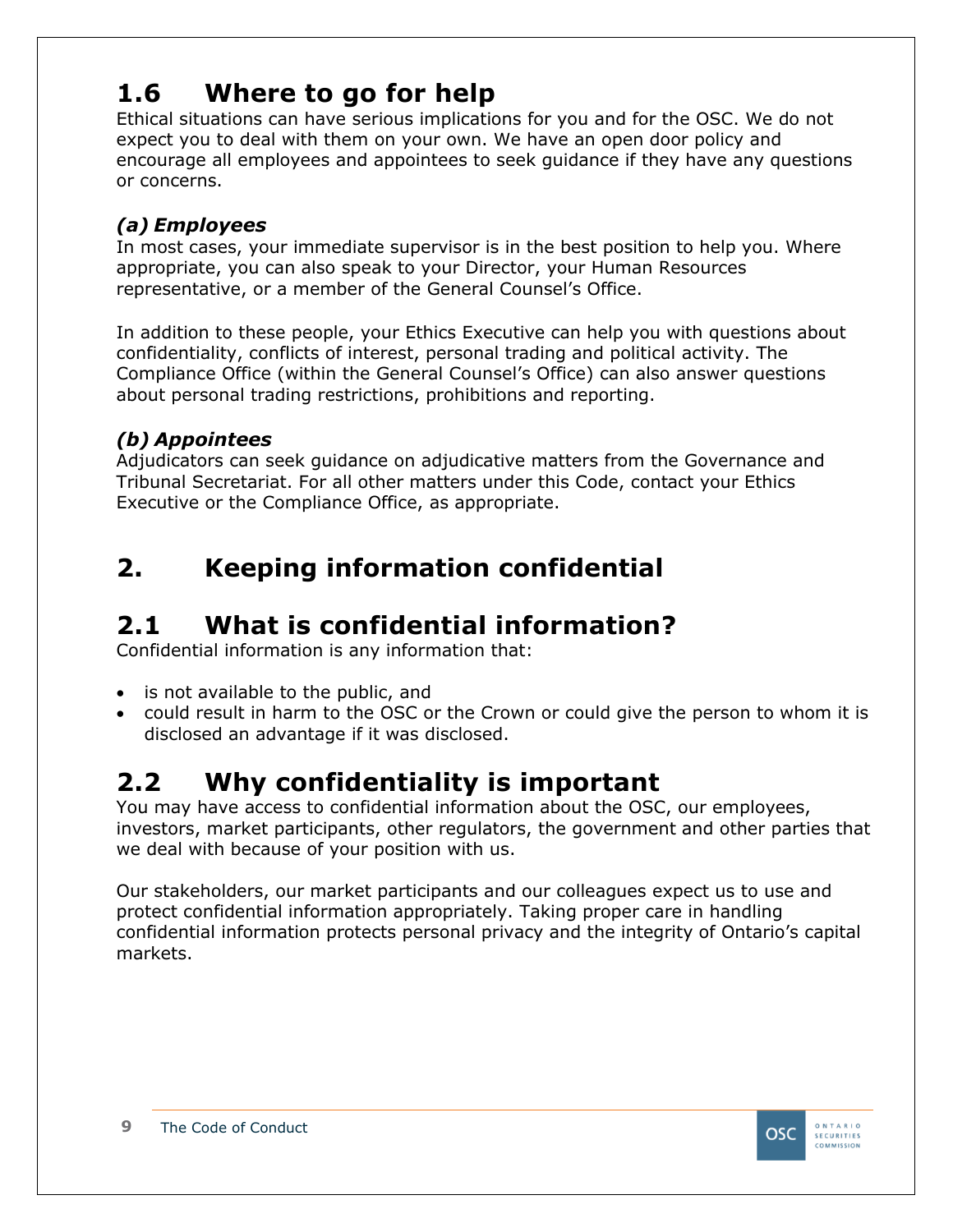# <span id="page-9-0"></span>**2.3 Using confidential information**

You may not use confidential information:

- to directly or indirectly benefit you or anyone else, or
- in a business or for other activities outside your work for the OSC.

## <span id="page-9-1"></span>**2.4 Disclosing confidential information**

You may disclose confidential information to others at the OSC only when it is required for you to properly perform your duties.

You must not disclose confidential information outside the OSC unless you are authorized to do so by law or the OSC.

You must not accept a gift, directly or indirectly, in exchange for disclosing confidential information.

## <span id="page-9-2"></span>**3. Avoiding conflicts of interest**

If a provision in these rules establishes a degree of ethical conduct that is lower than that set out in the Regulation, you must comply with the Regulation.

### <span id="page-9-3"></span>**3.1 What is a conflict of interest?**

A conflict of interest arises when your work for the OSC could be affected by a personal interest or personal association. It becomes significant if an independent third party might reasonably take the view that your personal interest or personal association could affect, or appear to affect, your ability to act impartially.

### <span id="page-9-4"></span>**3.2 Examples**

Conflicts of interest may arise in various ways, for example, as the result of:

- a direct or indirect financial interest, including an interest held by a commercial undertaking that you have connections with
- a personal association or relationship with those affected, or likely to be affected, by the matter
- an expectation of a future interest (for example, future employment)
- a previous association with a matter, or
- an interest with a common interest group, such as a public or private society.

This list is not exhaustive and the situations noted above will not necessarily give rise to a significant conflict of interest in all cases.

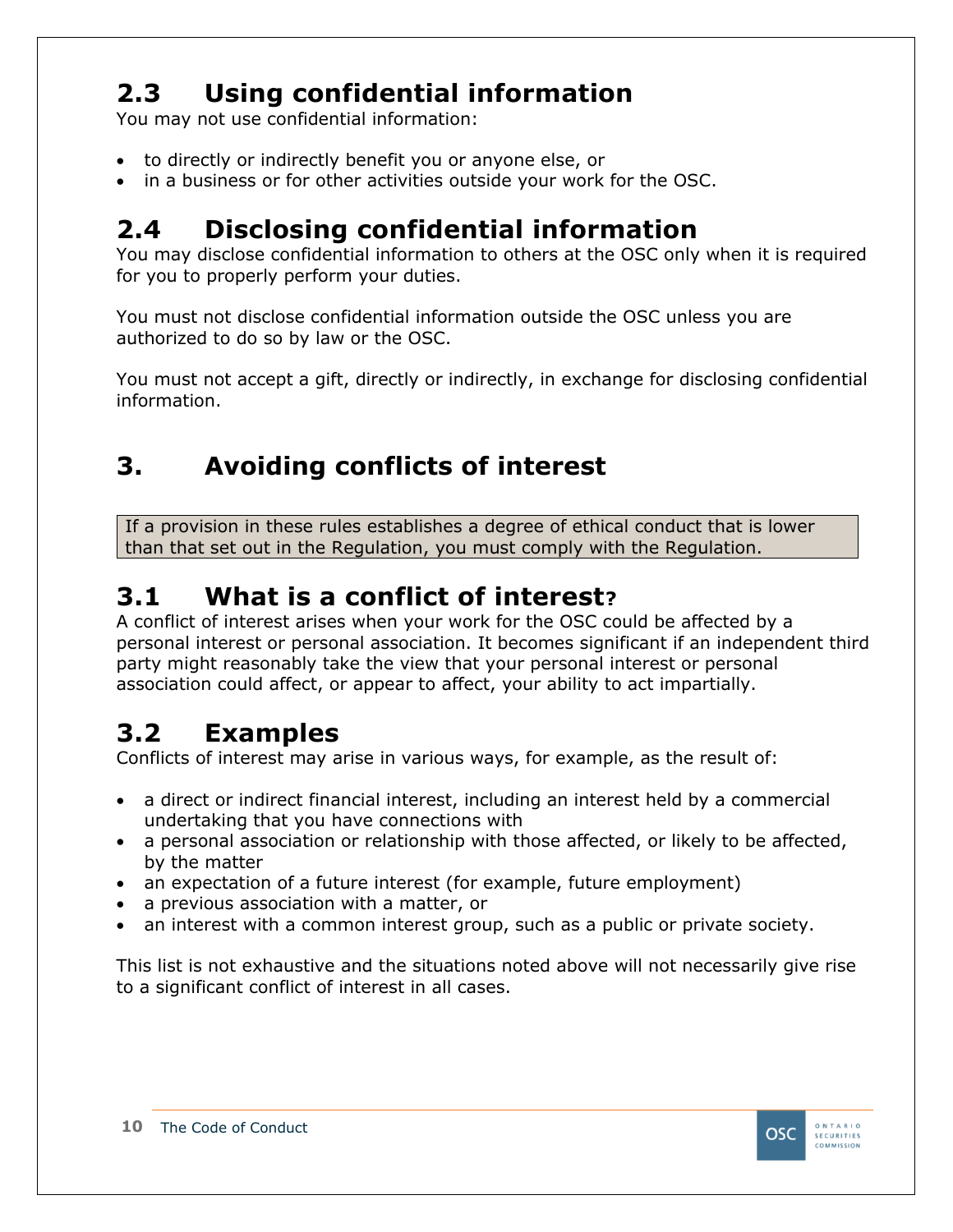### <span id="page-10-0"></span>**3.3 Why we should be concerned about conflicts of interest**

OSC employees and appointees are in a position of trust and are accountable for fulfilling their duties with integrity. As members of the public service, we have a duty to serve in the best interests of the public. The public must have confidence in the impartiality of OSC decision-makers and the transparency of the services we provide. The conflict of interest rules in this Code are intended to help employees and appointees act honestly and ethically in all situations.

### <span id="page-10-1"></span>**3.4 Your responsibilities**

You must take all reasonable steps to avoid being in an actual, apparent or potential conflict of interest. If you are involved in an actual, apparent or potential conflict of interest, you must do everything you can to remove yourself from it.

If you are not sure whether you have, or could have, a conflict of interest, ask yourself whether a reasonable person who knows the facts might conclude that you could not act impartially. If you are still unsure, consult your Ethics Executive.

### <span id="page-10-2"></span>**3.5 Types of conflicts to avoid**

#### *(a) Gifts*

"Gifts" include any direct or indirect gifts, favours, payments, meals, entertainment or any other benefit that you may be offered in the course of your work. This includes, but is not limited to, gifts from any person, group or entity that:

- we regulate,
- does, or seeks to do, business with the OSC or the Crown,
- has dealings with the OSC or the Crown, or
- you provide services to when you perform your duties at the OSC or the Crown.

As a general rule, you may not seek or accept a gift if a reasonable person might conclude that it could influence you, or appear to influence you, in performing your duties.

You may accept a gift of nominal value only if it is reasonable in the circumstances and it:

- is a normal courtesy or customary expression of hospitality,
- could not reasonably influence, or appear to influence, your judgment,
- does not create an obligation for you or for the OSC, and
- would not embarrass you or the OSC if it was disclosed publicly.

You may refer to our *Guidance for Staff on Third Party Functions and Other Gifts* for further information and specific examples. If you are satisfied that attendance at an event or accepting other gifts is appropriate under our Code and this guidance, there is no requirement to pre-clear acceptance with your Ethics Executive. However, it is

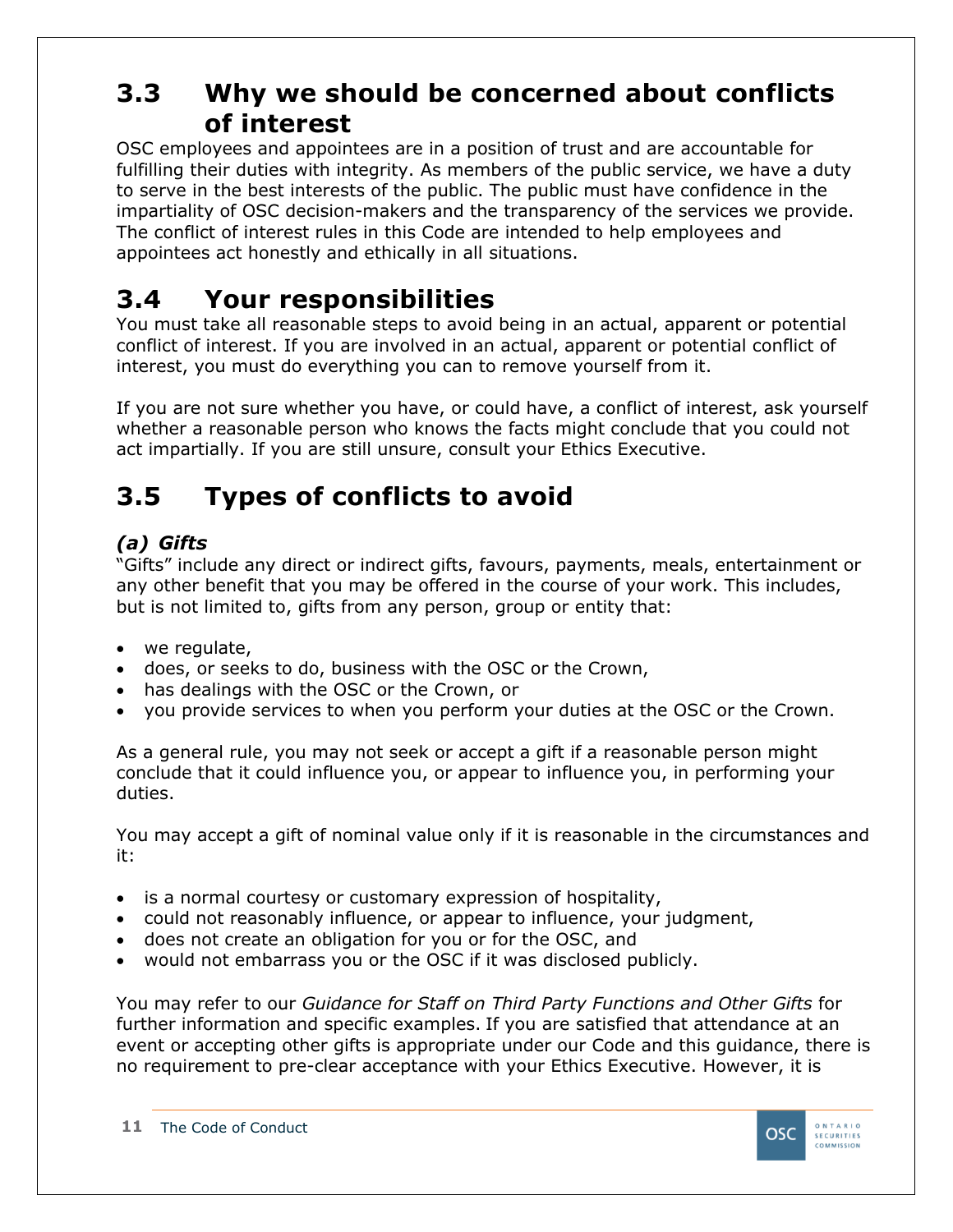necessary to provide a report on all invitations to events or other gifts before accepting or within a reasonable amount of time after accepting.

If you are unsure whether you can accept a gift, consult with your Ethics Executive.

#### *(b) Taking advantage of your position*

You must never use, or attempt to use, your position or employment with the OSC to:

- directly or indirectly benefit you or a member of your family,
- act on any matter if your personal interest could affect your ability to act impartially, or
- act in any other way that contravenes this Code.

In this Code, "family" includes:

- your spouse, as defined in section 1 of the *Family Law Act,*
- the person who lives in a conjugal relationship outside marriage with you, and
- your children, grandchildren, parents, grandparents and siblings.

#### *(c) Participation in decision-making*

You may not participate in making any decisions at the OSC or the Crown if you could benefit from the decision, unless you have prior written permission from your Ethics Executive to participate in the decisions.

If you are a member of a body or group, you may not, in the course of your duties at the OSC, participate in, or attempt to influence, any decision-making of that body or group if:

- you could benefit from the decision, or
- as a result of the decision, the interests of the body or group could conflict with the interests of the OSC or the Crown.

In either case, you must inform the body or group of the circumstances.

#### *(d) Preferential terms*

You may not accept the services of a registrant on terms that you know are more favourable than the registrant normally offers.

In this Code, "registrant" has the meaning as defined in the *Securities Act* (Ontario) and the *Commodities Futures Act* (Ontario).

#### *(e) Preferential treatment*

In the course of your work at the OSC, you may not:

give preferential treatment, or the appearance that you are giving preferential treatment, to any person or entity. This includes any person or entity with or in

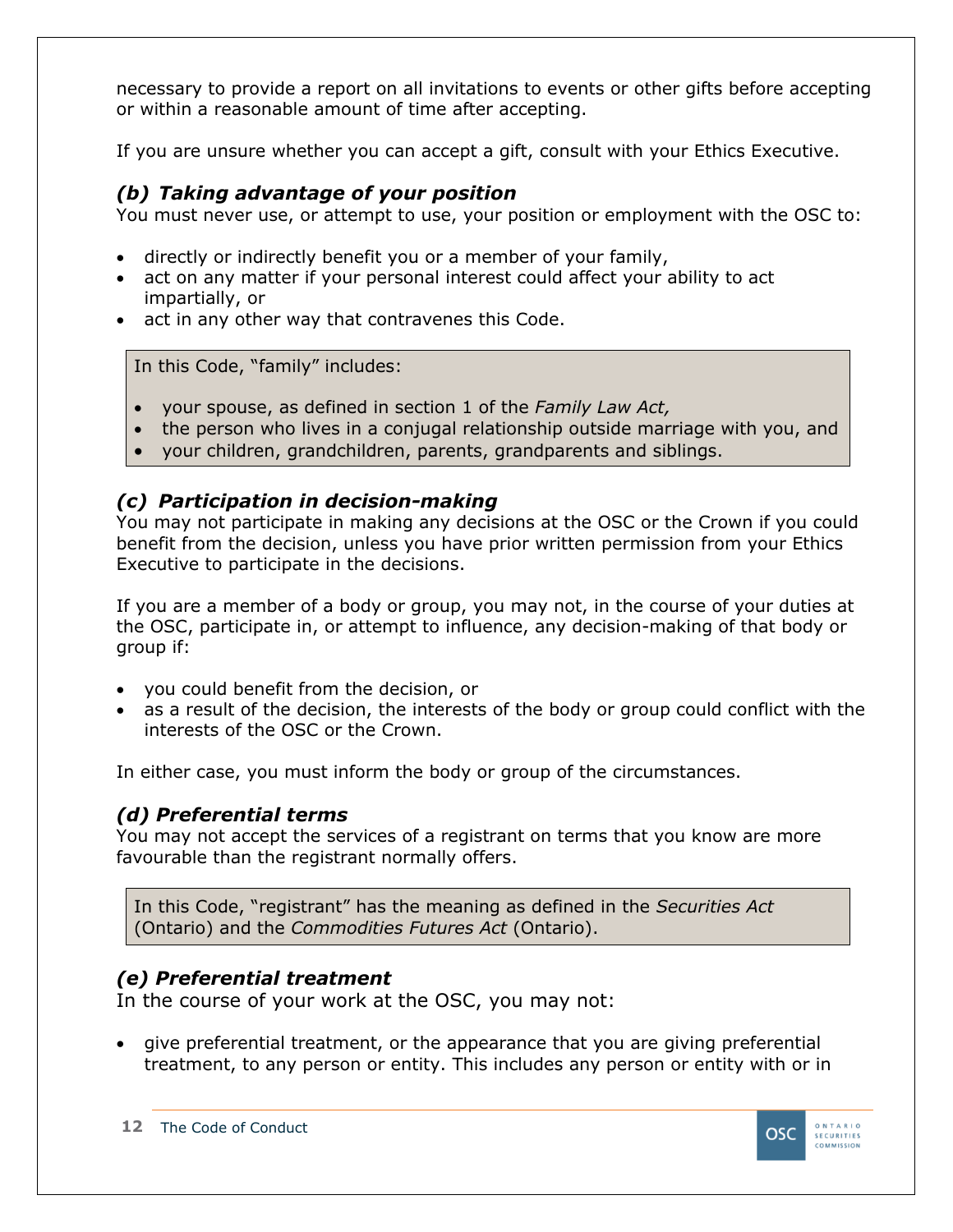which you or a member of your family or a friend has a relationship or an interest, or any former employee or appointee at the OSC, or

• offer assistance to any person or entity dealing with the OSC other than assistance given in the ordinary course of performing your duties.

#### *(f) Family relationships*

You may not:

- enter into a contract on behalf of the OSC with:
	- ‒ a member of your family, or
	- ‒ a person or entity that you or a member of your family has a significant relationship with or a substantial interest in, or
- directly or indirectly hire a member of your family.

If you are hiring someone on behalf of the OSC, you must ensure that they do not report to, or supervise the work of, a member of their family.

If you report to, or supervise the work of, a member of your family, you must notify your Ethics Executive.

#### *(g) Outside employment and activities*

You may not become employed by or engage in a business or undertaking, outside your employment or appointment with the OSC if:

- your private interest in the employment or undertaking could conflict with your duties at the OSC,
- the employment or undertaking would interfere with your ability to perform your duties at the OSC,
- the employment is in a professional capacity and is likely to influence or harm your ability to perform your duties at the OSC,
- the employment could be considered full-time employment for another person (except if you are employed part-time by the OSC, you are a part-time appointee, or you are on an authorized leave of absence and the employment is permitted under the terms of your leave of absence),
- someone who is connected to the employment or undertaking could gain an advantage from your employment or appointment at the OSC, or
- OSC or government premises, equipment or supplies are used in the employment or undertaking.

You must promptly report to your Manager or Director any outside employment, business or volunteering or other undertaking when you join the OSC or after you join the OSC, and when there is a change in the activity previously reported. An Outside Employment, Business or Volunteer Activity Declaration Form, must be completed electronically in the compliance system and acknowledged by you and your Manager or Director.

We recognize that part-time appointees are engaged in outside employment or business or professional activity. We expect potential conflicts of interest to be avoided by part-time appointees through the removal or recusal of a part-time

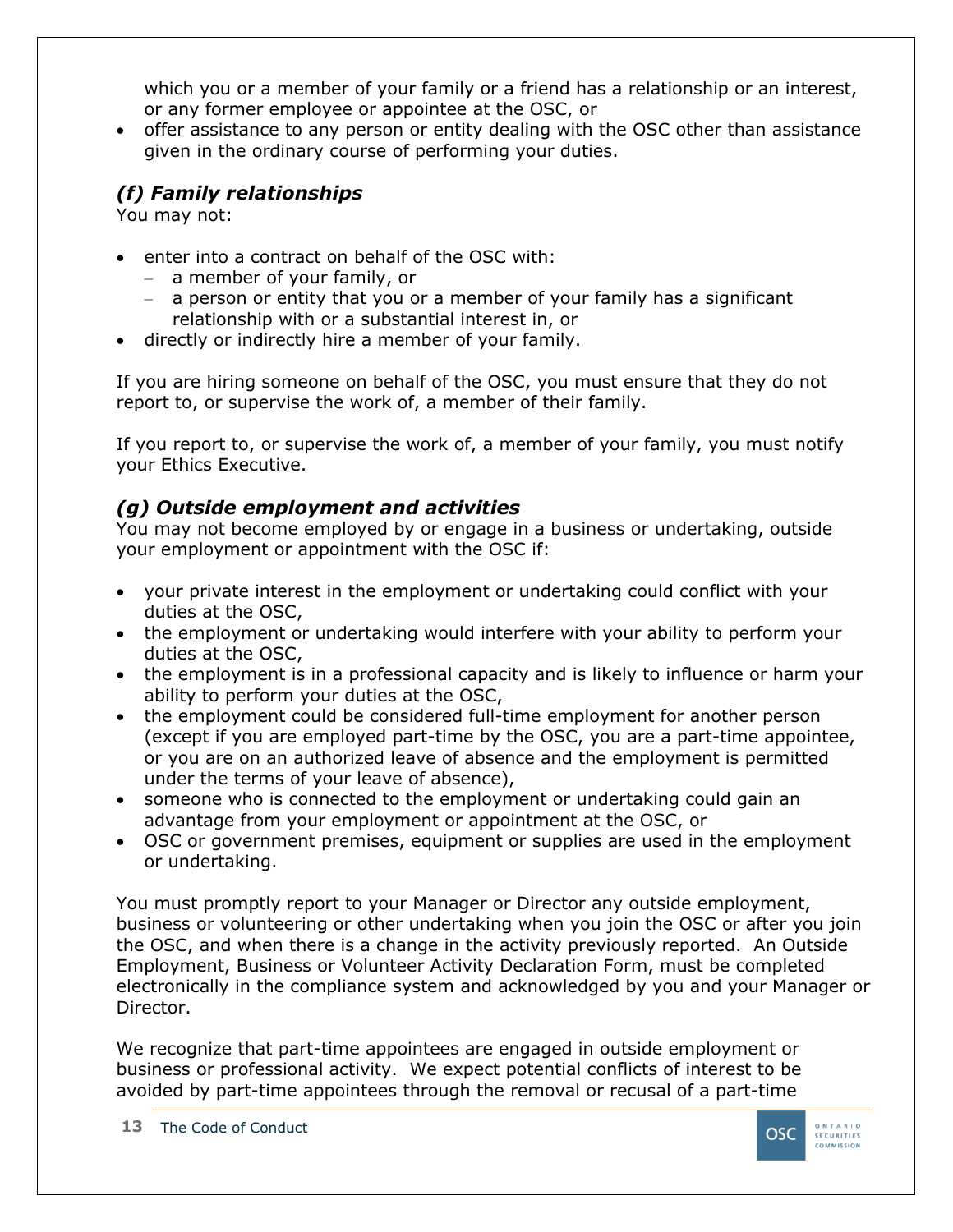appointee from consideration of any matter at the OSC that may raise a conflict as a result of such outside activities. We also expect appointees to remove or recuse themselves from consideration of any matter at the outside employment, business or professional activity that may raise a conflict because it relates to a matter involving the OSC or the Crown.

#### *(h) Holding office at a registrant or reporting issuer*

You may not act as an officer of a registrant or a reporting issuer or as a director of a registrant. The prohibition in the preceding sentence does not apply to part-time adjudicators.

You may not act as a director of a reporting issuer unless:

- you are a part-time appointee,
- you have notified the Chair in advance if you are a Board Director or you have notified the Chief Adjudicator in advance if you are an adjudicator, and
- the Chair or Chief Adjudicator approves it, as applicable.

In the case of the Chair, approval must be sought from the Chair of the Governance and Nominating Committee.

In this Code, "reporting issuer" has the meaning defined in the *Securities Act* (Ontario).

#### *(i) Involvement in OSC matters*

You must not exercise your authority in a matter before the OSC if you:

- have a personal or pecuniary interest relating to the matter that is, or could reasonably be perceived to, conflict with your ability to exercise an unbiased judgment,
- believe that you would be unable to render an impartial decision, or
- have continuing or prior associations or relationships, including family and other close personal relationships, that would reasonably be perceived as preventing you from rendering an impartial decision.

#### *(j) Leaving the OSC*

You must not allow the prospect of your future employment or position to interfere with your duties at the OSC or the Crown.

# <span id="page-13-0"></span>**3.6 After you leave the OSC**

Section 3.6 applies to every former employee or appointee who worked at the OSC, immediately before he or she ceased to be a public servant.

You may find yourself in a conflict of interest after your employment or appointment with us ends, for example, because of the knowledge you gained or the relationships you made at the OSC. To avoid an actual, apparent or potential conflict of interest between your new employment and your former duties with the OSC, the following rules apply to your activities after you leave the OSC. These rules are not intended to overly restrict former employees and appointees in seeking other employment.

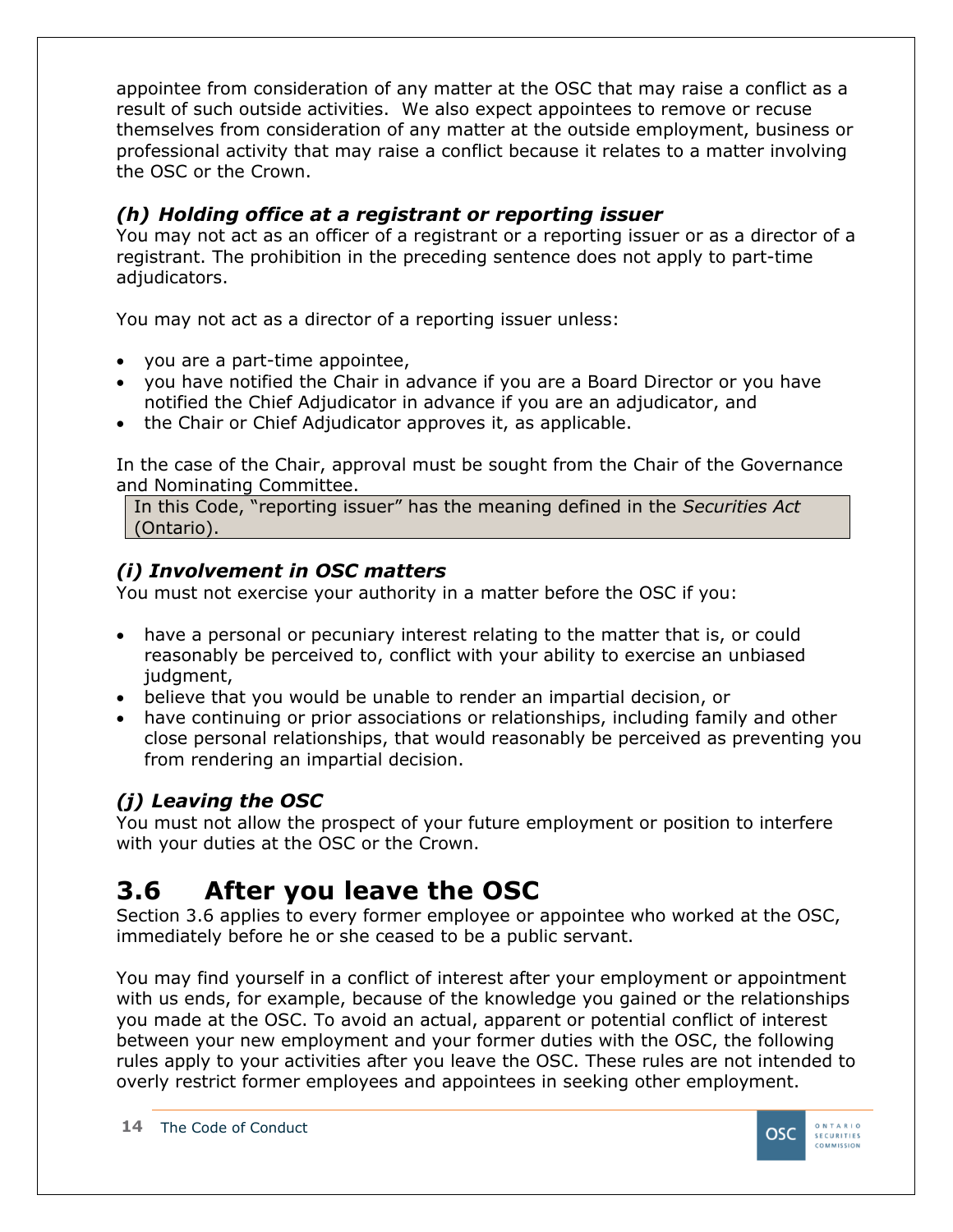#### *(a) Confidential information*

You may not use confidential information that you obtained during your employment or appointment with the OSC in any business or undertaking.

You may not disclose confidential information to any person or entity, unless you have been authorized to do so by law, by the OSC or by the Crown.

#### *(b) Preferential treatment*

You may not seek preferential treatment by, or privileged access to, appointees or employees of the OSC or any other public servant who works in a minister's office, a ministry or a public body.

#### *(c) Continued involvement in OSC matters*

You may not advise or otherwise assist any public body or any other person or entity in connection with any application, proceeding, negotiation or other matter that you were involved in when you were at the OSC, unless

- (i) the OSC or the Crown is no longer involved in it, or
- (ii) one of the exceptions noted in (e) applies.

#### *(d) Appearing before the Commission*

You may not communicate with, or appear before, the Commission, the Capital Markets Tribunal, any appointee or employee, on any application, proceeding, hearing or other OSC matter for the following period, unless one of the exceptions noted in (e) applies:

- 12 months for former appointees, former CEOs, former Executive Directors, former Directors and Deputy Directors,
- six months for former Managers and former Assistant Managers, and
- three months for any other former employees who had more than two years of service with the OSC.

#### *(e) Exceptions*

The limits noted in section 3.6(c) or (d) do not apply if you:

- advise or otherwise assist the OSC with an application, proceeding, hearing or other matter that you were involved in when you were at the OSC, or
- submit written comments to the OSC in response to a public request for comment that the OSC issued.

#### *(f) Individuals formerly in Designated Senior Positions*

The following additional restrictions apply to a former staff or appointee who was in a designated senior position immediately before ceasing to be a public servant.

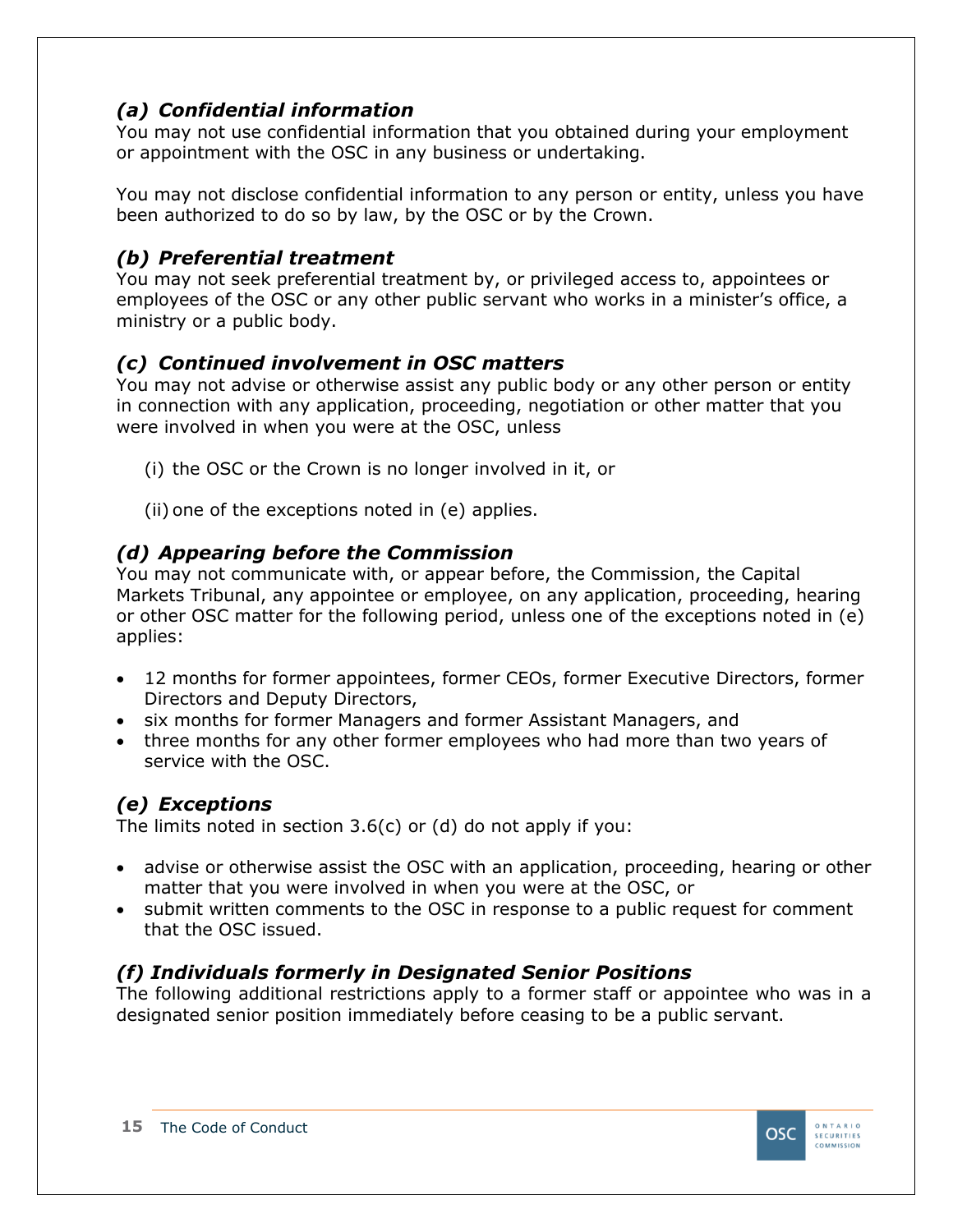For purposes of section 14 of Regulation 381/07 to the PSOA, and for purposes of section 3.6 of our Code including the corresponding restrictions set out in s.3.6(f), "designated senior position" means any of the following:

- OSC appointees;
- the CEO;
- the Executive Director:
- all members of the OSC's Executive Management Team; and
- Deputy Directors.

"Public body" means a body that is prescribed as a public body under clause  $8(1.1)(a)$ of the PSOA.

#### *(i) Employment*

You may not accept employment with a public body, person or entity or serve as a member of the board of directors or other governing body of a public body, person or entity within the first 12 months of leaving the OSC, if, during the 12 months before leaving the OSC, you had:

- substantial involvement with that public body, person or entity, and
- access to confidential information that, if disclosed to the public body, person or entity, could result in harm to the OSC or the Crown or could give the public body, person or entity an unfair advantage in relation to other parties.

#### *(ii) Lobbying*

You may not lobby any of the following persons for, or on behalf of, a public body or another person or entity for the first 12 months after leaving the OSC:

- any appointee or employee of the OSC;
- any public servant who works in a ministry in which you worked at any time during the 12 months before you ceased to be a public servant;
- any minister of any ministry in which you worked at any time during the 12 months before you ceased to be a public servant; and
- any public servant who works in the office of a minister of any ministry in which you worked at any time during the 12 months before you ceased to be a public servant.

#### **Guidelines on Post-Service Conflict of Interest Rules**

The Guidelines to Post-Service Conflicts of Interest Rules provides additional clarity on the rules, including the requirements under the PSOA that apply to former employees and appointees.

You will find this document and additional information on conflicts of interest including helpful resources on the OSC Intranet.

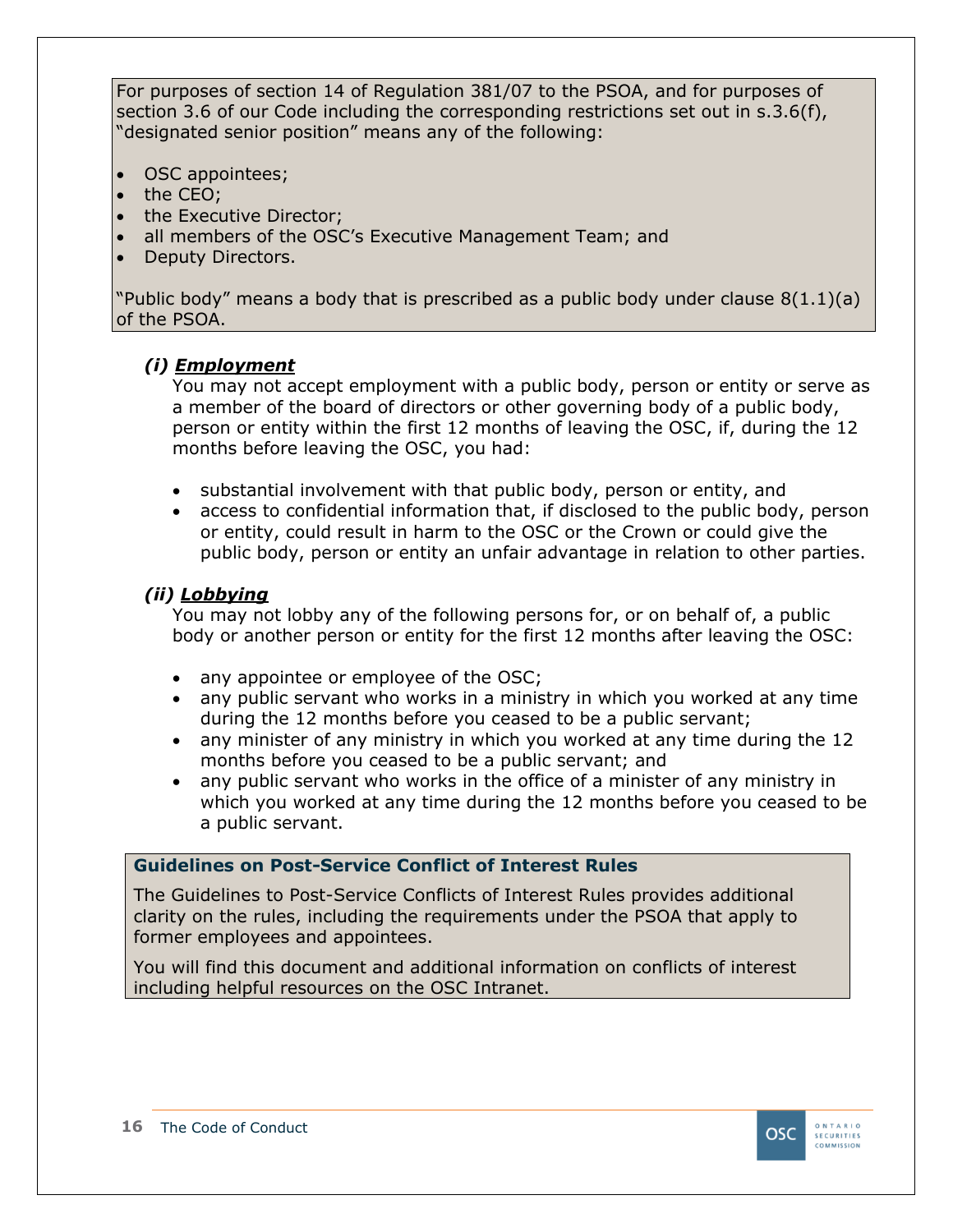### <span id="page-16-0"></span>**4. Personal trading (Conflicts of Interest)**

### <span id="page-16-1"></span>**4.1 Overview and key terms**

When you invest your own money in the markets, you are prohibited from trading on actual knowledge of non-public information about an issuer. You must also ensure that the decisions you make are not based, or do not appear to be based on such information.

Our personal trading rules require you to:

- pre-clear all trades of securities in your "covered accounts", with certain exceptions, such as for trades in "exempt securities",
- trade in a security only if you have been given clearance to do so,
- comply with certain trading restrictions, and
- report trading of securities in your covered accounts to the Compliance Office other than trading in "exempt securities".

Each of these requirements is explained in more detail in this section.

#### **In this Code key terms means:**

**covered account** – a brokerage account that includes following types of accounts :

- a brokerage account, in which you have a direct or indirect beneficial interest, or over which you exercise, direct or indirect control or direction. For example, this includes a brokerage account held:
	- ‒ by a corporation, partnership or other entity in which you participate in the investment or voting decisions, and
	- $-$  by an investment club in which you are a member,
- a brokerage account held solely in the name of your spouse or minor children, or
- a brokerage account over which you have a power of attorney or act as trustee.

If you are unsure if a brokerage account is a covered account, contact the Compliance Office. For further clarity, a brokerage account is an account that can hold non-exempt securities.

**brokerage account** - A brokerage account is an investment account that allows you to buy and sell a variety of investments, such as stocks, bonds, mutual funds, and ETFs.

**exempt securities** – securities that are listed or referred to in Appendix B

**eligible blind trust** – a blind trust, or similar non-trust arrangement, under



 $\overline{COMM}$  issued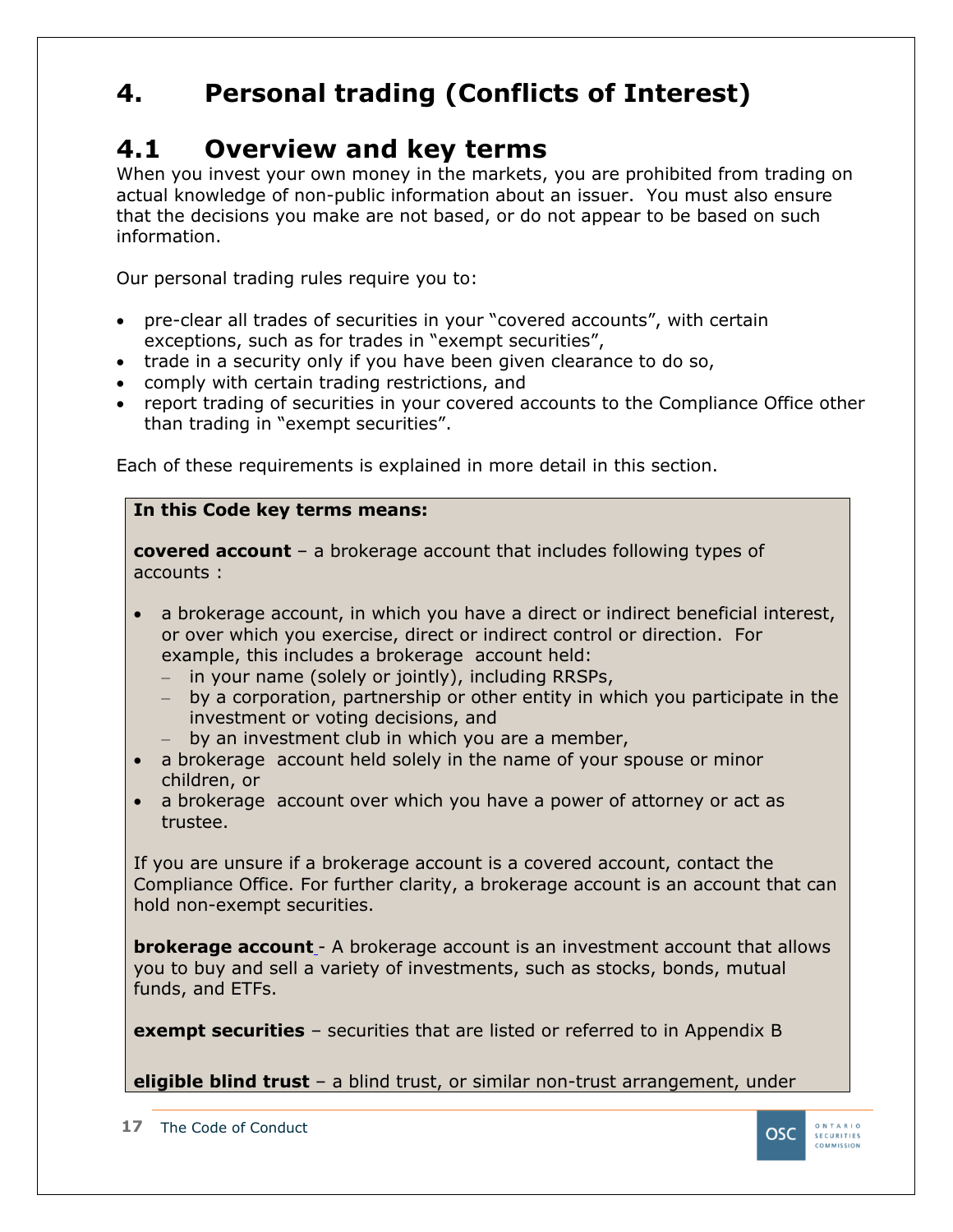#### which:

- someone other than you has sole discretion to make all trades of securities,
- you are not told about these trades, and
- your Ethics Executive has been given a copy of the terms of trust or arrangement and has given written approval of it in advance (in the case of your Ethics Executive a copy of the trust or arrangement should be given to the Chair of the Governance and Nominating Committee for approval).

#### **eligible fully managed discretionary account** – an account under which:

- an appropriately registered adviser, through discretionary authority granted by the account holder, makes the investment decisions,
- the adviser has full discretion to trade in securities for the account without requiring your express consent to carry out transactions,
- you and the adviser confirm in writing that you have not consulted with, influenced or attempted to influence the investment decisions, and
- the Compliance Officer has been given a copy of your managed discretionary account agreement governing the operation of your account.

You may, however, discuss investment strategy and philosophy with the adviser without affecting the eligibility of the account.

**security** – any instrument regulated under the *Securities Act* or the *Commodity Futures Act*. This includes a share, bond or debenture or other form of corporate debt, interests in trust and limited partnerships, options, commodity futures contracts and commodity futures options.

**spouse** – any person who resides in the same home as you and to whom you are married or with whom you are living in a conjugal relationship outside of marriage.

**trade** – any activity that represents a change in legal or beneficial ownership of securities. This includes purchases, sales, gifts and donations.

### <span id="page-17-0"></span>**4.2 Pre-clearing trades**

This section 4.2 does not apply to part-time adjudicators. You must obtain approval before undertaking any trade in any covered account, unless one of the exceptions noted below applies. This is called "pre-clearing" a trade.

When you ask for pre-clearance, you must confirm that you do not know any nonpublic information that could reasonably be expected to have a significant effect on the market price or value of the security you want to trade.

You may not place a trade before clearance has been given, if clearance has been denied or revoked.

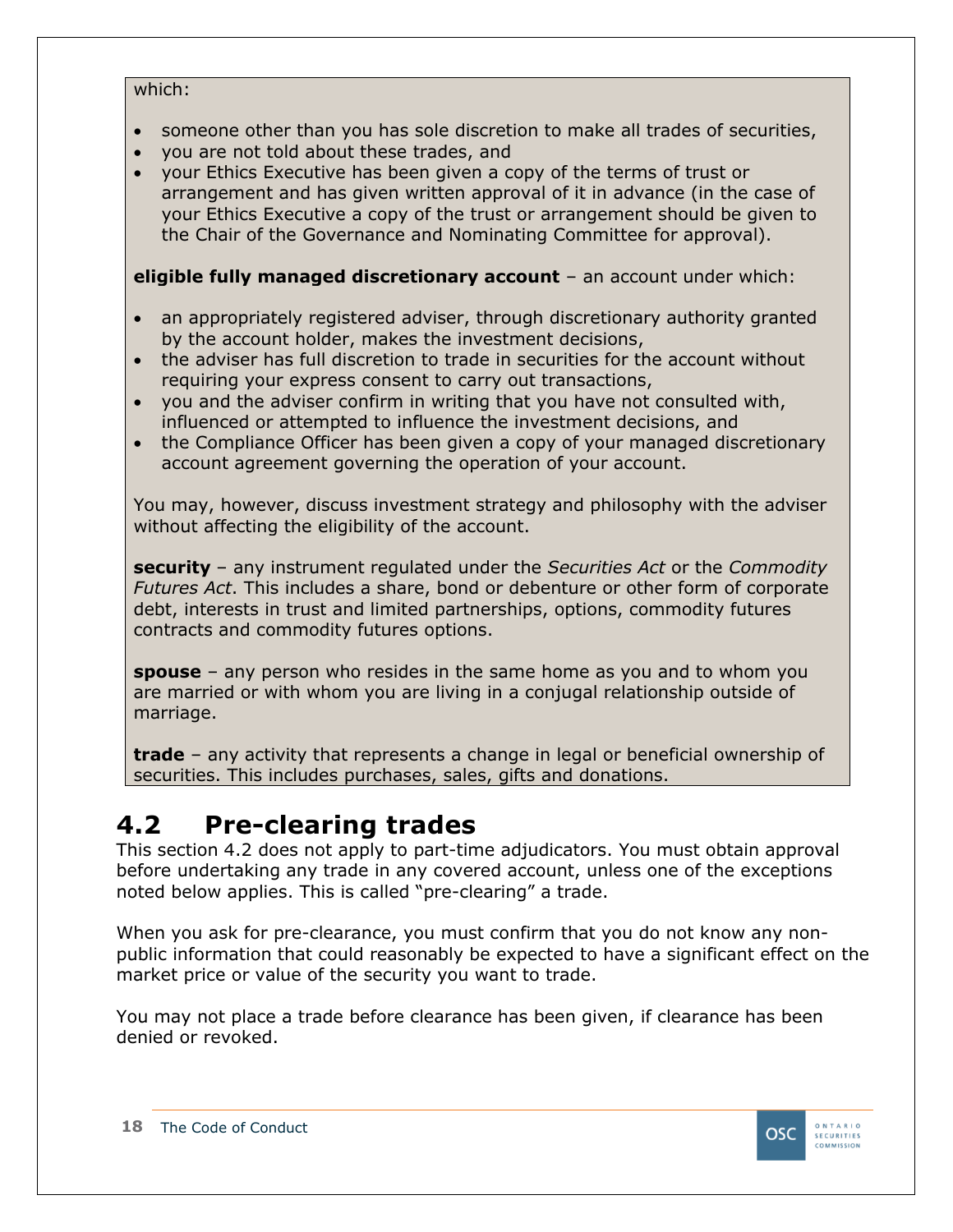| 2<br>3 | <b>Assets and property</b><br><b>Books and records</b> | 26<br>26 |
|--------|--------------------------------------------------------|----------|
| 4      | <b>Expenses</b>                                        | 27       |
| 8.     | Maintaining a safe and healthy workplace.              | 27       |
| 8      | <b>Overview</b>                                        | 27       |
| 22     | <b>Dignity and respect</b>                             | 27       |
| 8      | <b>N</b> discrimination or harassment                  | 27       |
| 8      | Providing services to people with disabilities         | 28       |
| 8      | <b>Safety and security</b>                             | 28       |
| 9.     | Reporting a conflict of interest.                      | 29       |
| 9      | When to report                                         | 29       |
| 2      | <b>Examples</b>                                        | 29       |
| 9      | <b>Exception</b>                                       | 29       |
| g      | Where send your report                                 | 29       |
| 9      | How your report is handled                             | Ø        |
|        | 10. Reporting a violation                              | 30       |
| 01     | <b>Overview</b>                                        | B        |
| 02     | How topert a violation of this Code                    | Ø        |
| 03     | How to report a wrongdoing                             | 3        |
| 04     | How we handle your report                              | 2        |
|        | <b>OSC Policies List.</b><br><b>Appendix A</b>         | 33       |
|        | <b>Appendix B</b><br><b>Exempt Securities</b>          | 34       |

 $\overline{4}$ 

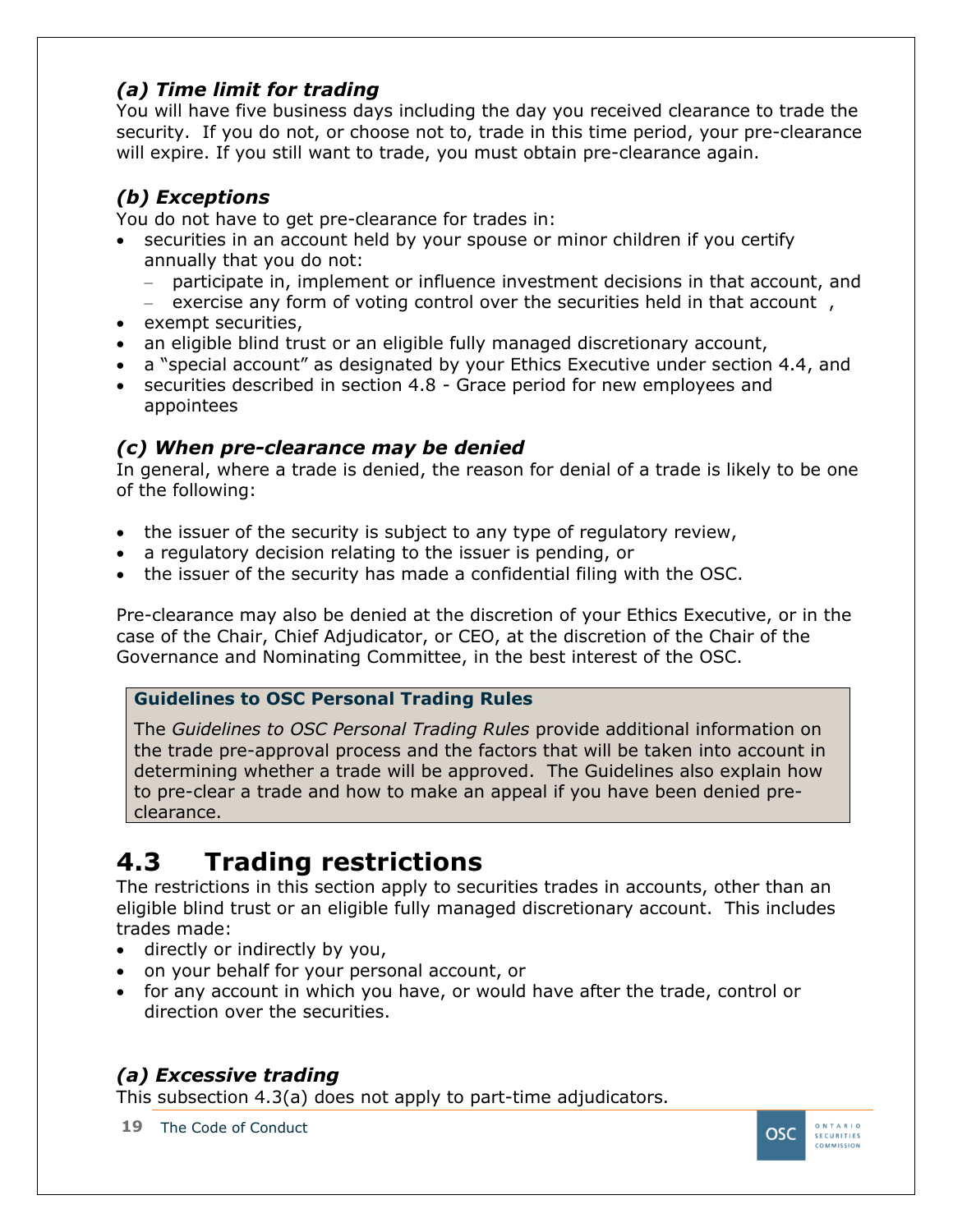You may not engage in excessive trading or trading that could interfere with your job responsibilities. We monitor trading activity and may require you to limit the number of your trades. This restriction applies to trades in exempt securities.

#### *(b) Hold period*

This subsection 4.3(b) does not apply to part-time adjudicators.

You may not buy and subsequently sell (or sell and buy) the same security within any 15-business day period, unless you get written approval in advance from your Ethics Executive, or your Ethics Executive's designate.

Your Ethics Executive will consider all of the circumstances, including whether the trade would create an appearance of impropriety and whether it is necessary because of your financial or personal circumstances. In the case of the Chair, Chief Adjudicator, or CEO, approval must be sought from the Chair of the Governance and Nominating Committee.

The 15-business day hold period restriction does not apply to trades in exempt securities. This restriction applies to trades that are executed as a result of a Good-Til-Canceled (GTC), or other open order.

#### *(c) Insider trading*

You must not trade, or encourage anyone else to trade, a security of an issuer when you know non-public information related to the issuer that would reasonably be expected to have a significant effect on the market price or value of the security.

#### *(d) Tipping*

You must not inform, other than is necessary for you to properly perform your duties, another person or company of non-public information related to an issuer that would reasonably be expected to have a significant effect on the market price or value of the security.

#### *(e) Prospectuses, continuous disclosure reviews, applications and compliance reviews*

If you know of an unreceipted prospectus or an open continuous disclosure file, exemption application or compliance review, you may not trade, or encourage anyone else to trade, a security of that issuer while the filing is being processed, the application is pending or the review is ongoing.

#### *(f) Investigations*

If you know that we, another regulator or a law enforcement agency is investigating an issuer, or any of its insiders, associates or affiliates, you may not trade, or encourage someone else to trade, securities of that issuer.

#### *(g) Securities of registrants*

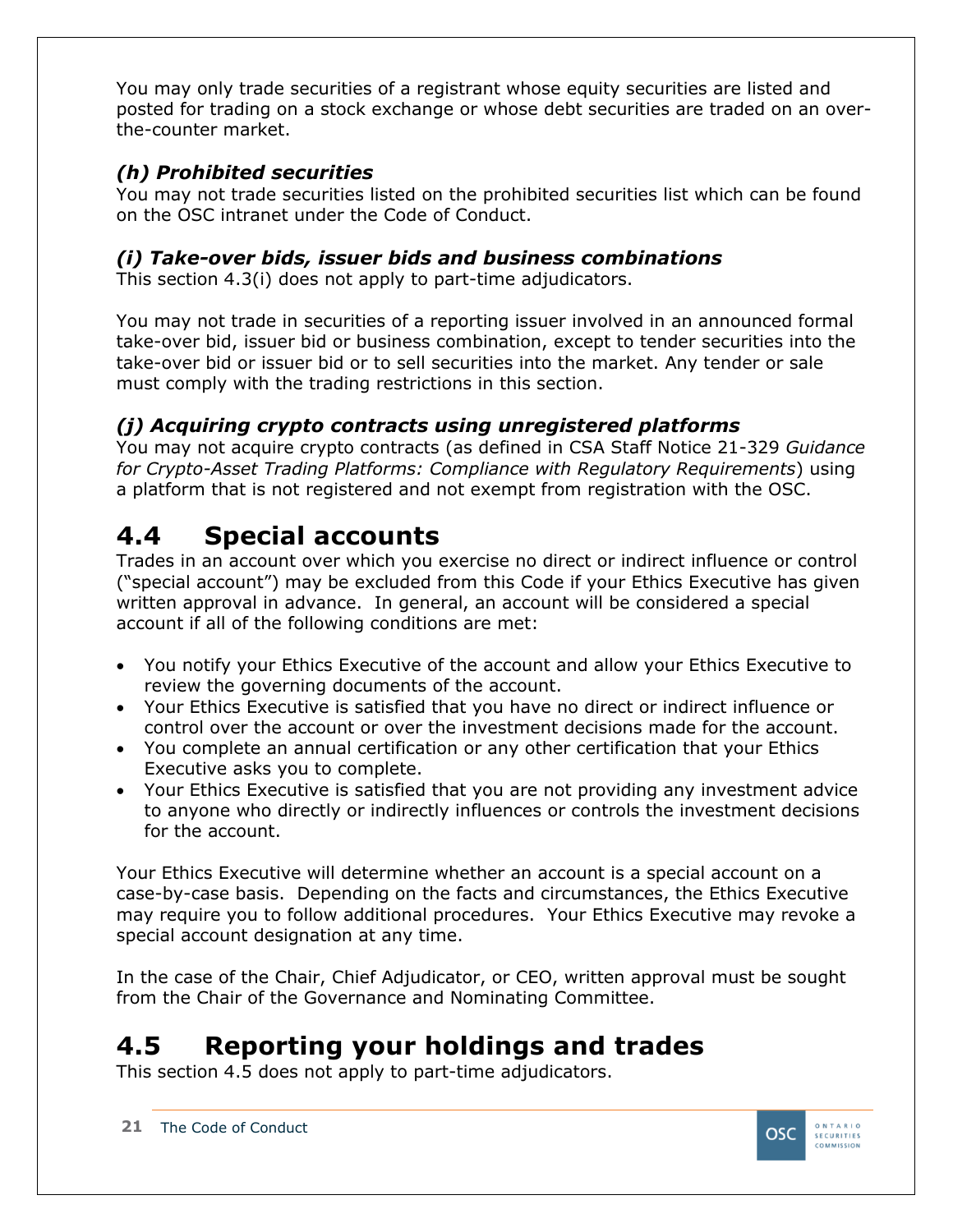You are required to disclose information about you, your spouse, and your covered accounts and trades. The table below sets out what you are required to disclose, when you must disclose the information and how to report it.

Upload all forms and reports noted in the table below to the Compliance Office compliance system. All of these forms and reports are confidential. We will only share this information with others at the OSC if it is needed to conduct our compliance reviews. We will only disclose this information outside the OSC if we are required to do so by law.

| What you must<br>disclose                                                                                                                                                                                                                                                                                                                                                                                                                                                                                                                                                                                                                                                                                                                                                                                                                                                  | When you must<br>disclose it                                                                                                                                                                                                                                                                                                                                                  | How to report it                                                                                                                                                                                                                                                                                                                                                                                                                                                                                                                                                                                                                                                                                                                                       |
|----------------------------------------------------------------------------------------------------------------------------------------------------------------------------------------------------------------------------------------------------------------------------------------------------------------------------------------------------------------------------------------------------------------------------------------------------------------------------------------------------------------------------------------------------------------------------------------------------------------------------------------------------------------------------------------------------------------------------------------------------------------------------------------------------------------------------------------------------------------------------|-------------------------------------------------------------------------------------------------------------------------------------------------------------------------------------------------------------------------------------------------------------------------------------------------------------------------------------------------------------------------------|--------------------------------------------------------------------------------------------------------------------------------------------------------------------------------------------------------------------------------------------------------------------------------------------------------------------------------------------------------------------------------------------------------------------------------------------------------------------------------------------------------------------------------------------------------------------------------------------------------------------------------------------------------------------------------------------------------------------------------------------------------|
| Personal and account<br>information, including:<br>whether you are<br>employed with a<br>registrant<br>whether your spouse is a<br>$\bullet$<br>registrant or is employed<br>with a registrant<br>a list of all your covered<br>$\bullet$<br>accounts and<br>an account statement of<br>$\bullet$<br>your securities holdings<br>and recent activity for<br>each of your covered<br>accounts except for:<br>(i) an account held by<br>your spouse or minor<br>children if you do not:<br>participate in,<br>implement or<br>influence<br>investment<br>decisions in that<br>account, and<br>exercise any<br>$\overline{\phantom{a}}$<br>form of voting<br>control over the<br>securities<br>(ii) securities held in an<br>eligible blind trust or<br>in an eligible fully<br>managed<br>discretionary<br>account, or<br>(iii) securities held in a<br>"special account" as | When you start your<br>$\bullet$<br>employment or<br>appointment with the<br>OSC and as of<br>December 31 each<br>year.<br>Portfolio statements<br>$\bullet$<br>are required no less<br>than quarterly for<br>applicable covered<br>accounts. Statements<br>should be received no<br>later than the last day<br>of the month following<br>the end of the<br>calendar quarter. | Complete the Code of<br>$\bullet$<br>Conduct and the<br><b>Personal Trading</b><br>Agreement through<br>the compliance<br>system including<br>disclosing the<br>applicable covered<br>accounts in the<br>system<br>See the Guidelines to<br>$\bullet$<br><b>OSC Personal Trading</b><br>Rules for information<br>on delivery of<br>portfolio statements<br>electronically,<br>including the<br>information that may<br>or may not be<br>redacted from copies<br>of your account<br>statements that you<br>upload to the<br>Compliance system.<br>Two options:<br>(a) Ask your<br>broker/dealer that<br>you have an<br>applicable covered<br>account with to<br>deliver duplicate<br>portfolio statements<br>to the Compliance<br>Office electronically |

**22** The Code of Conduct

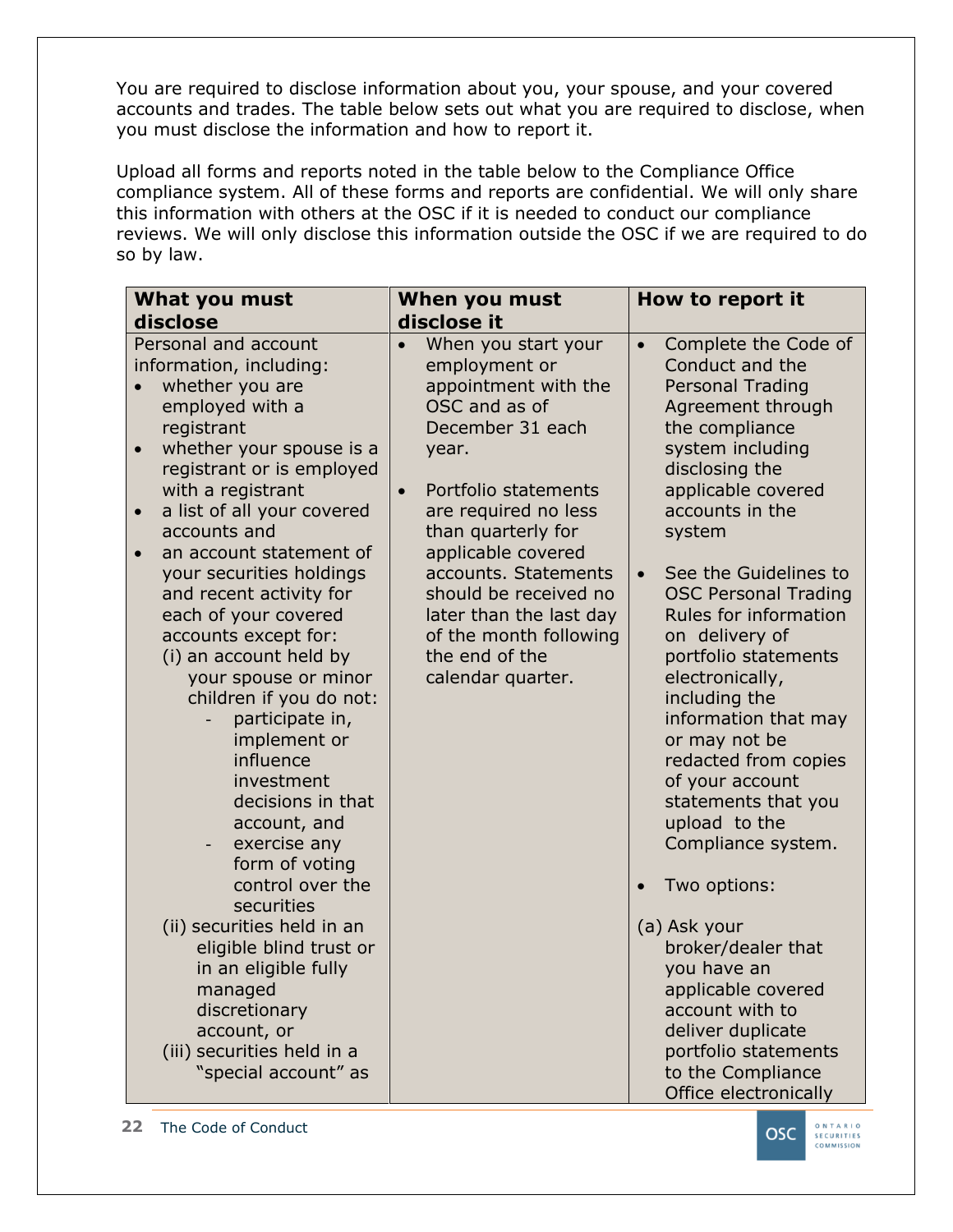| What you must<br>disclose              | When you must<br>disclose it                        | How to report it                                                                                                                                                                                                                                                                                                                                                                                                                                                                                                                                                                                                            |
|----------------------------------------|-----------------------------------------------------|-----------------------------------------------------------------------------------------------------------------------------------------------------------------------------------------------------------------------------------------------------------------------------------------------------------------------------------------------------------------------------------------------------------------------------------------------------------------------------------------------------------------------------------------------------------------------------------------------------------------------------|
| designated by the<br>Ethics Executive. |                                                     | (subject to availability<br>of this service at the<br>broker/dealer);<br>(b) Upload to the<br>compliance system a<br>copy of your<br>electronic account<br>statement issued to<br>you by the firm.<br>The reporting<br>$\bullet$<br>requirements for<br>securities holdings do<br>not apply to:<br>(i) any account held<br>by your spouse or<br>minor children,<br>provided the<br>required<br>certification has<br>been made<br>annually;<br>(ii) an eligible blind<br>trust or an eligible<br>fully managed<br>discretionary<br>account, and<br>(iii) a "special<br>account" as<br>designated by the<br>Ethics Executive. |
| New covered account                    | Within five business days<br>of opening the account | Disclose the account<br>$\bullet$<br>in the compliance<br>system.                                                                                                                                                                                                                                                                                                                                                                                                                                                                                                                                                           |

### <span id="page-22-0"></span>**4.6 Rules for part-time adjudicators**

A part-time adjudicator may not trade securities of any issuer involved in a hearing or potential hearing to which the adjudicator has been assigned. This trading prohibition does not apply to securities held in an eligible blind trust or an eligible fully managed discretionary account.

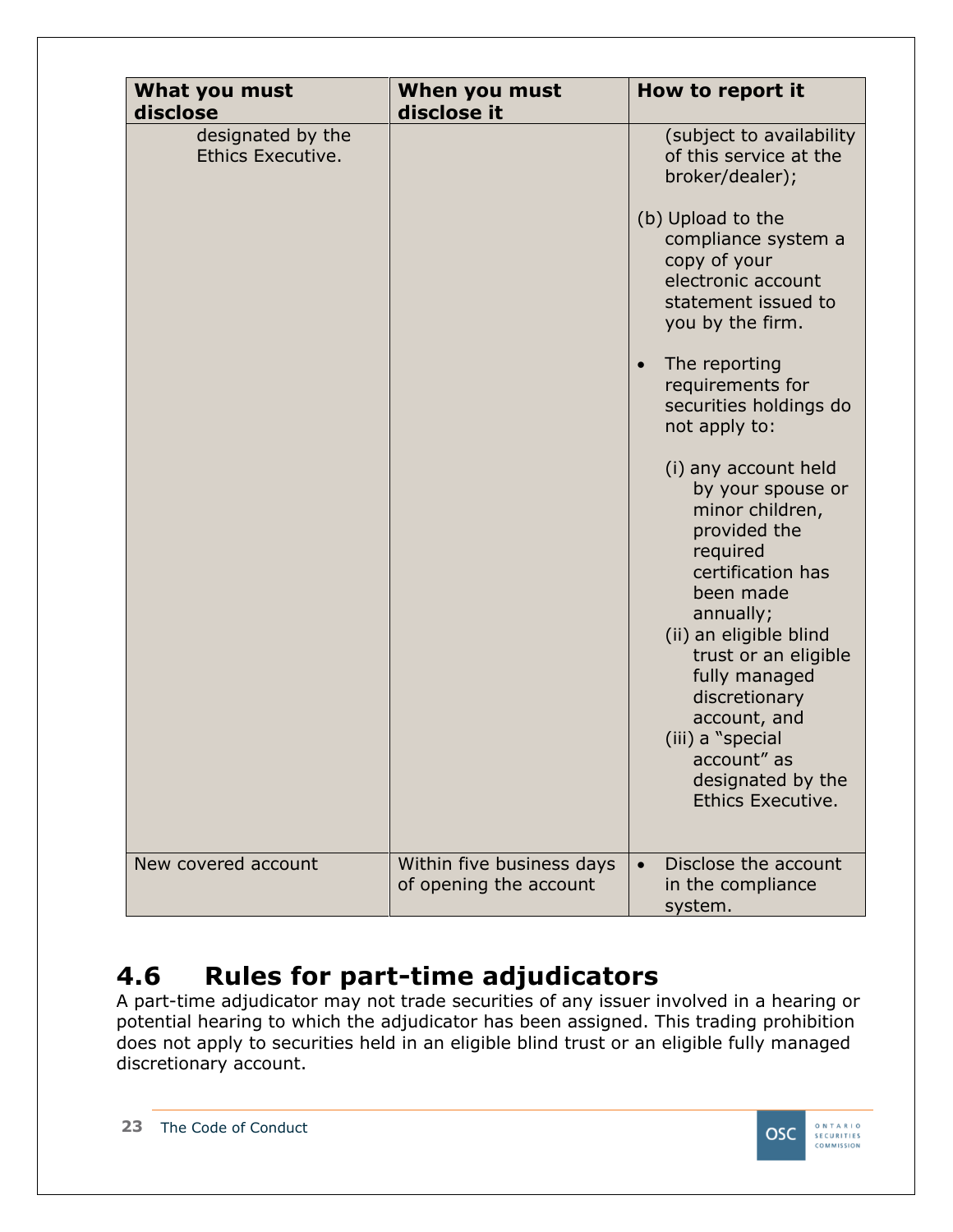### <span id="page-23-0"></span>**4.7 Mandatory divestiture of securities on the prohibited securities list**

Prior to commencing employment or first commencing to serve as an appointee, employee or the appointee must dispose of securities on the prohibited securities list, unless these securities are held or traded in an eligible fully managed discretionary account.

### <span id="page-23-1"></span>**4.8 Grace period for new employees and appointees**

This section 4.8 does not apply to part-time adjudicators. Within one month of commencing employment or first commencing to serve as an appointee, employees and appointees may dispose of any securities in their covered accounts without seeking pre-clearance provided that the individual is not acting on non-public information. You must notify the Compliance Office in writing of any securities sold under this provision within 14 days of disposition.

# <span id="page-23-2"></span>**5. Political activity**

# <span id="page-23-3"></span>**5.1 What is political activity?**

The PSOA governs the political activities that you may engage in.

The PSOA defines political activity as:

- anything you do in support of or in opposition to:
	- ‒ a federal or provincial political party, or
	- a candidate in a federal, provincial or municipal election.
- seeking to become a candidate in a federal, provincial or municipal election, or
- making comments publicly and outside the scope of your duties at the OSC about matters that relate directly to those duties and are dealt with in the positions or policies:
	- ‒ of a federal or provincial political party, or
	- ‒ that have been publicly expressed by a candidate in a federal, provincial or municipal election.

# <span id="page-23-4"></span>**5.2 Rules for employees**

Subject to the prohibitions and restrictions set out in the PSOA, as an employee, you have the right to engage in political activity on your own time and at your own expense.

# <span id="page-23-5"></span>**5.3 Rules for Appointees**

As an appointee , you generally do not have the right to engage in political activity except as expressly permitted under the PSOA.

You are expressly permitted to:

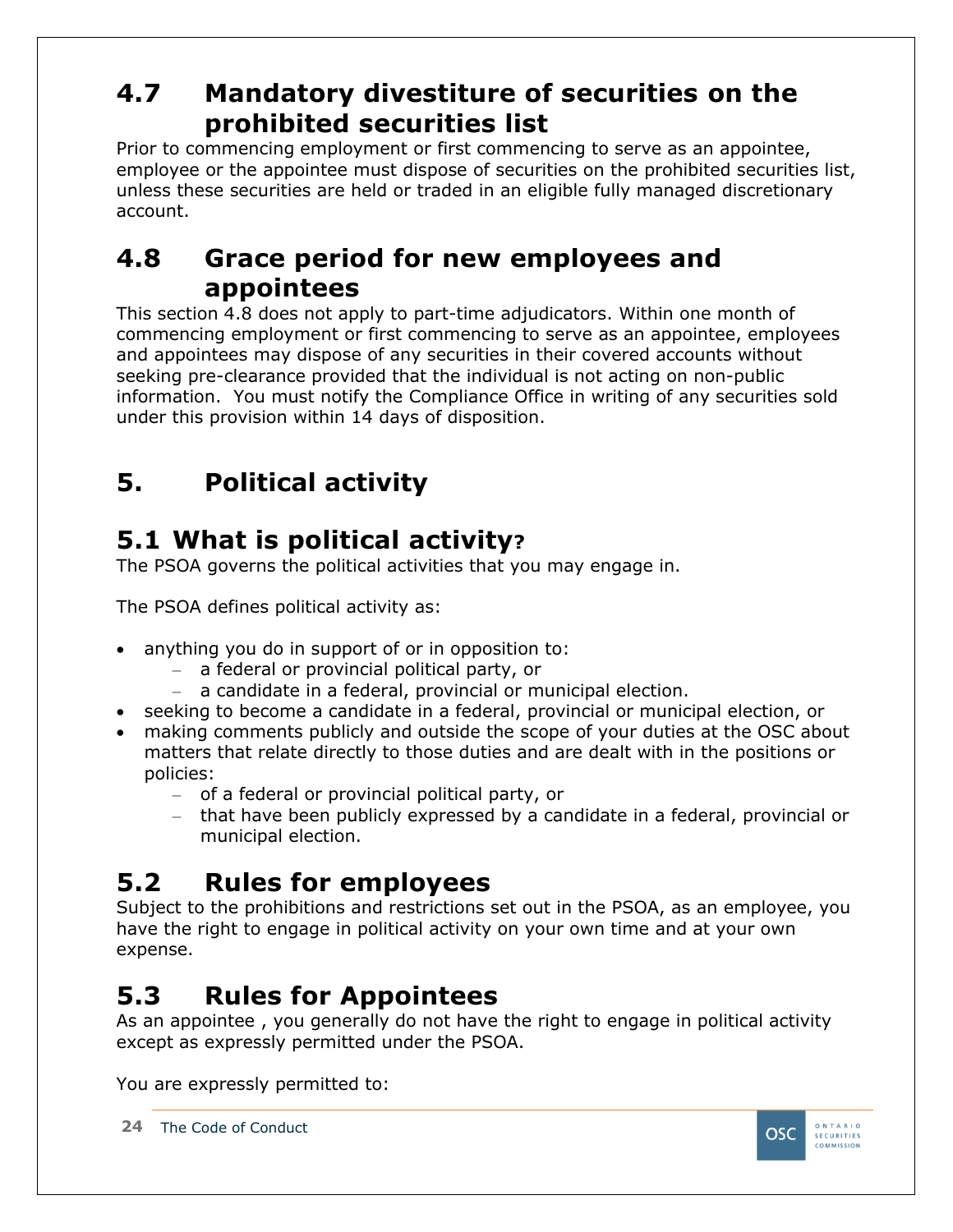- vote in a federal, provincial or municipal election,
- contribute money to a federal or provincial party or to a federal, provincial or municipal candidate,
- be a member of a federal or provincial party, and
- attend all-candidate meetings.

#### **Political Activity Policy**

You will find more information about your political activity rights and restrictions in our *Political Activity Policy*.

Employees and appointees are reminded that neither the description in section 5 of the Code nor the description in our *Political Activity Policy* is a substitute for the provisions of the PSOA. For complete details about the political activity rules, refer to Part V of the PSOA.

### <span id="page-24-0"></span>**6. Communicating outside the OSC**

### <span id="page-24-1"></span>**6.1 Communicating with the media**

#### *(a) Employees*

You may not speak to the media about the OSC unless you are specifically authorized to do so.

Refer any inquiries from the media to Communications & Public Affairs staff (media\_inquiries@osc.gov.on.ca).

Any employee who deals with the media must follow our *Media Relations Policy*.

#### *(b) Board Directors*

If you intend to speak to the media about the OSC, you should notify the Chair in advance. Any Board Director who deals with the media must follow our Media Relations Policy.

#### *(c) Adjudicators*

If you intend to speak to the media about the OSC, you should notify the Chief Adjudicator in advance. You should also consult with the Governance and Tribunal Secretariat. Any adjudicator who deals with the media must follow our Media Relations Policy.

### <span id="page-24-2"></span>**6.2 Public speaking engagements and publications**

If you are an appointee or an employee other than a member of the Executive Management Team or Senior Management Team, you may not teach, lecture, make presentations at a public forum or write about the OSC or about issues (not limited to adjudicative matters) that may come before the Commission or the Capital Markets **Tribunal** 

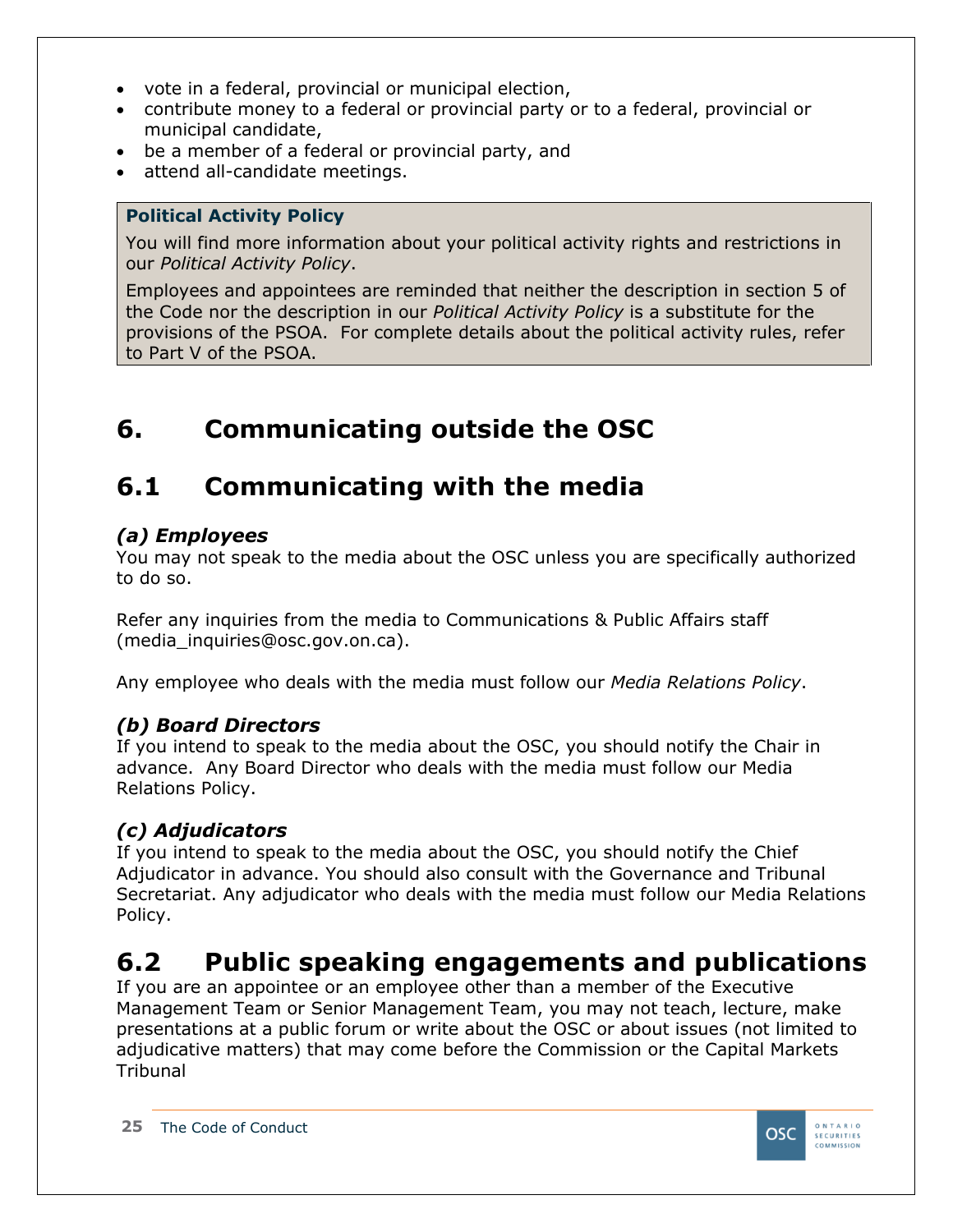- *(a)* unless your Manager gives prior approval, in the case of employees, the Chair gives prior approval in the case of Board Directors, or the Chief Adjudicator gives prior approval in the case of appointees. Part-time appointees should also consult with the Governance and Tribunal Secretariat. In all cases, Communications & Public Affairs (media\_inquiries@osc.gov.on.ca) should be notified, and
- *(b)* unless otherwise authorized by your Manager or the Chair, you indicate that the views being expressed are your own and do not necessarily represent the views of the Commission, the Board of Directors, the Chief Adjudicator, or staff.

### <span id="page-25-0"></span>**7. Protecting and Use of OSC property**

### <span id="page-25-1"></span>**7.1 Overview**

As a Crown corporation, we have an obligation to conduct our affairs and use our assets in a manner that is consistent with our core values and upholds our reputation.

### <span id="page-25-2"></span>**7.2 Assets and property**

You must take all reasonable steps to protect OSC assets and property from loss, theft, damage and misuse.

You are responsible for:

- protecting and conserving our property,
- using our property prudently and only for lawful business purposes, and
- returning all OSC property in your custody when you leave the OSC.

#### **Use of the Internet, Computers and Related Assets at the OSC**

You will find more information about your responsibilities relating to OSC property in our *Appropriate Use of OSC Information and Computing Resources at the OSC Policy* on the OSC Intranet under Code of Conduct.

# <span id="page-25-3"></span>**7.3 Books and records**

We must maintain accurate and reliable records to meet our legal and financial obligations and to properly manage our affairs. Our books and records must accurately and fairly reflect all of our business transactions.

If you are responsible for any public or Board documents, records and reports, you must make sure that they are accurate, complete, timely and understandable.

You may not:

- make any false or misleading entry in OSC's books and records,
- conceal or help conceal any funds or assets,

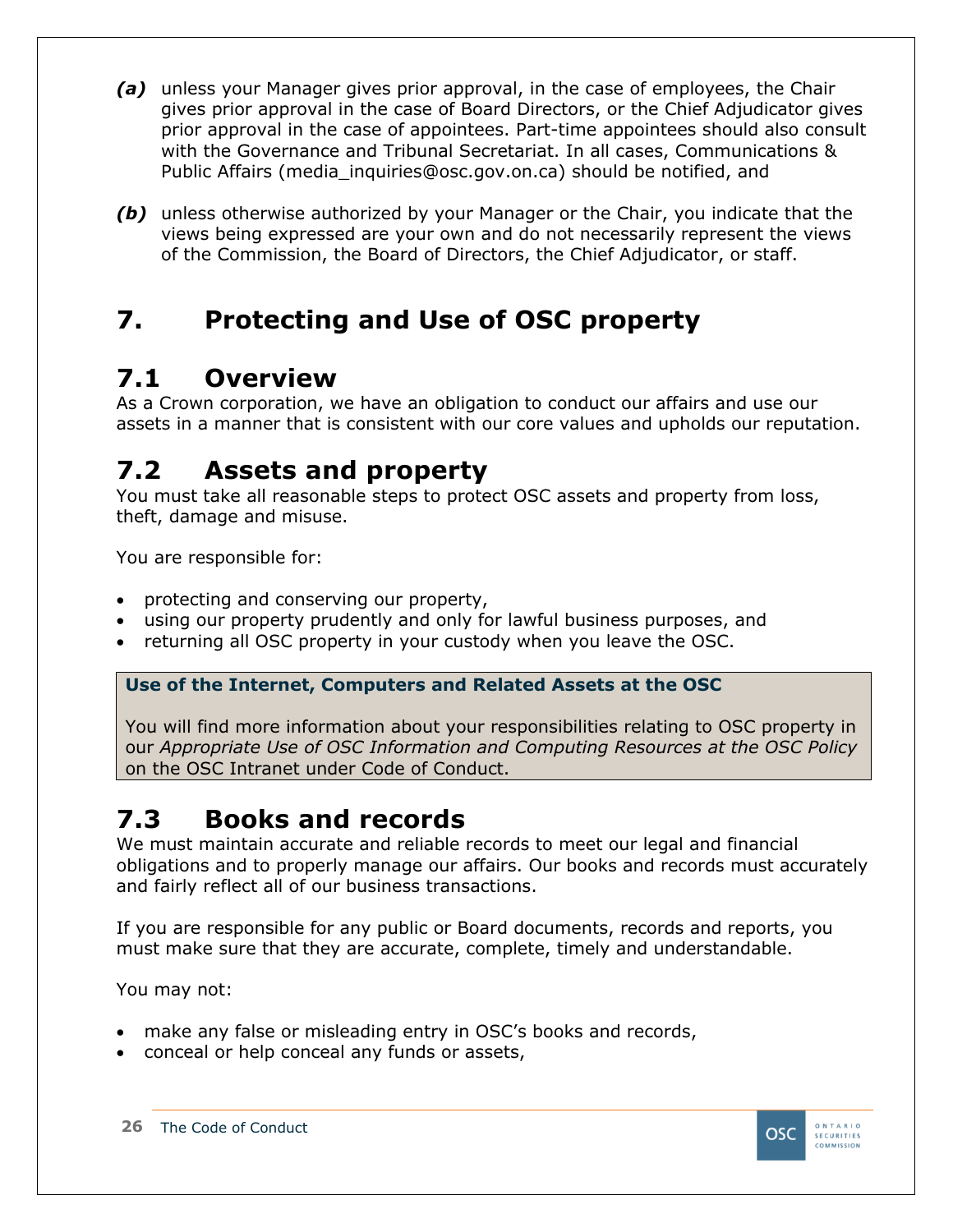- approve or make any payment with the agreement or understanding that some or all of payment will be used for anything other than the purpose described in its supporting documents,
- use OSC funds or assets for any unlawful purpose, or
- influence the OSC's independent auditors into making our financial statements materially misleading.

#### **Financial and administrative policies**

The OSC has various financial policies and procedures that address a broad range of activities, such as hiring consultants, buying office supplies and performing financial budgeting, reporting and analysis. You will find these policies on the OSC Intranet.

### <span id="page-26-0"></span>**7.4 Expenses**

You may only be reimbursed for legitimate and reasonable expenses related to OSC business activities. You must ensure that these expenses are documented and approved according to our expense reimbursement policies.

#### **Travel, Meal and Hospitality Expenses Policy**

You will find more information about which expenses qualify for reimbursement and how to claim your expenses in our *Travel, Meal and Hospitality Expenses Policy.*

### <span id="page-26-1"></span>**8. Maintaining a safe and healthy workplace**

### <span id="page-26-2"></span>**8.1 Overview**

The OSC is committed to the safety, health and well-being of our employees and appointees. We are committed to fairness in the workplace and make every reasonable effort to accommodate the needs of our employees, appointees and those who deal with us.

# <span id="page-26-3"></span>**8.2 Dignity and respect**

We recognize the worth and contributions of all our employees and Members.

You are responsible for:

- making sure your conduct and language are appropriate for a business setting and
- treating others with dignity and respect.

### <span id="page-26-4"></span>**8.3 No discrimination or harassment**

We value and encourage the diversity of our employees and appointees. We do not tolerate discrimination against any individual or group.

**27** The Code of Conduct

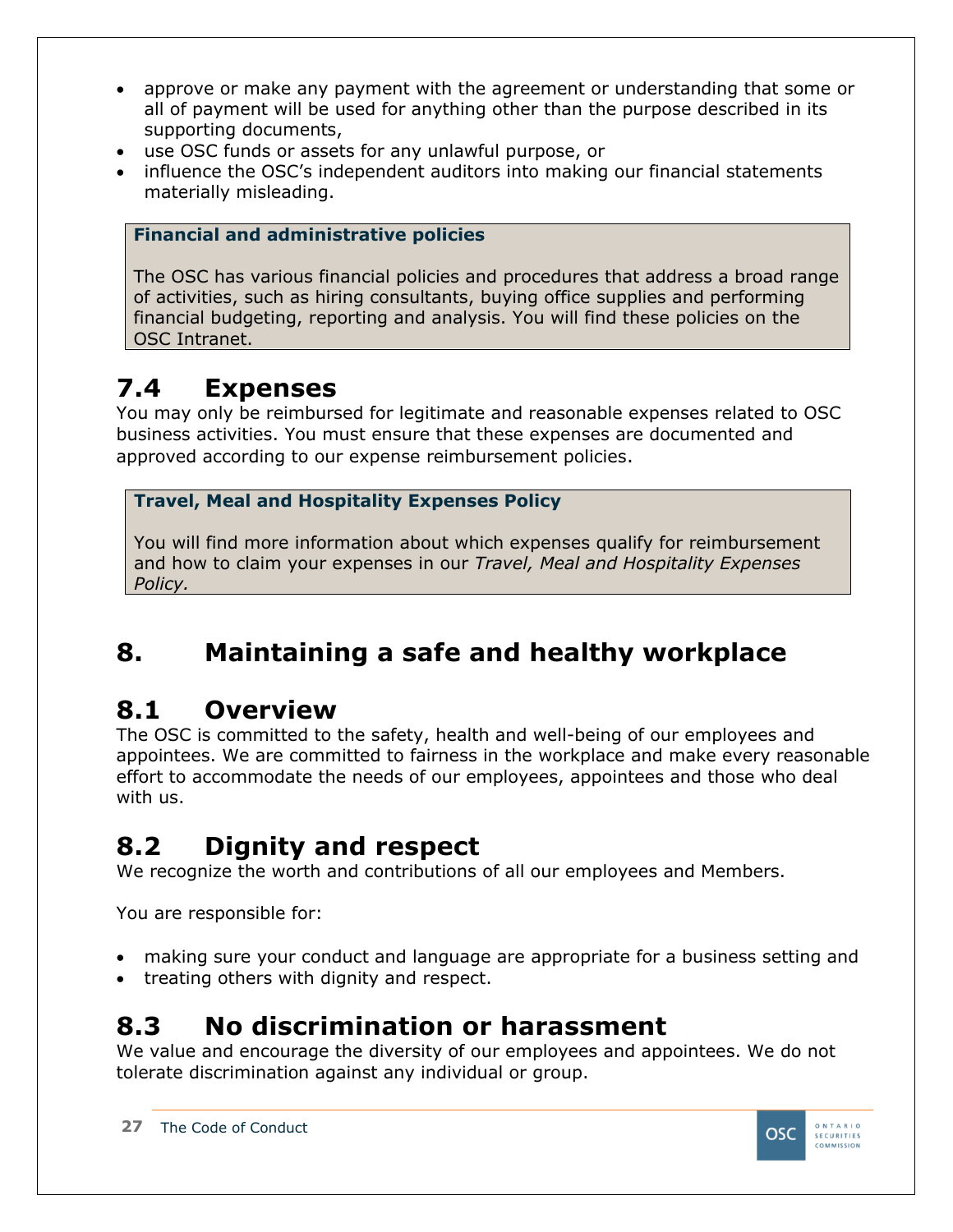You have the right to work without discrimination and harassment as defined under the *Ontario Human Rights Code,* including on the basis of age, ancestry, citizenship, colour, creed, ethnic origin, family status, handicap, marital status, place of origin, race, sex or sexual orientation.

You have the right to work without discrimination and harassment based on other personal characteristics or circumstances that are clearly unrelated to your ability to perform your duties.

#### **Respectful Workplace Policy**

You will find more information about your rights and our expectations in our Respectful Workplace Policy. It also outlines what to do if you believe that you have been subject to inappropriate treatment.

### <span id="page-27-0"></span>**8.4 Providing services to people with disabilities**

We are committed to giving people with disabilities the same opportunity to access our services and allowing them to benefit from the same services, in the same place and in a similar way as other members of the public.

You are responsible for:

- carrying out your functions and responsibilities in a manner that takes into account a person's disability, and
- completing the initial and ongoing training as may be required from time to time under the *Accessibility for Ontarians* with *Disabilities Act, 2005* or under the OSC's *Accessibility Policy*.

#### **Accessibility Policy**

You will find more information about our commitment to excellence in providing services to all members of the public, including people with disabilities, in our Accessibility Policy.

In addition, you will find information on the *Customer Service Standard*, Accessible Recruitment, *Multi Year Accessibility Plan* and tips sheets on inclusive hiring, accessibility speaking points for front-line staff and creating accessible documents on the OSC Intranet page "Accessibility at the OSC".

### <span id="page-27-1"></span>**8.5 Safety and security**

We are committed to maintaining the highest standards for the safety and protection of our employees and appointees, as well as our physical property and our information.

You are responsible for conducting yourself and performing your duties without putting the safety and health of others at risk.

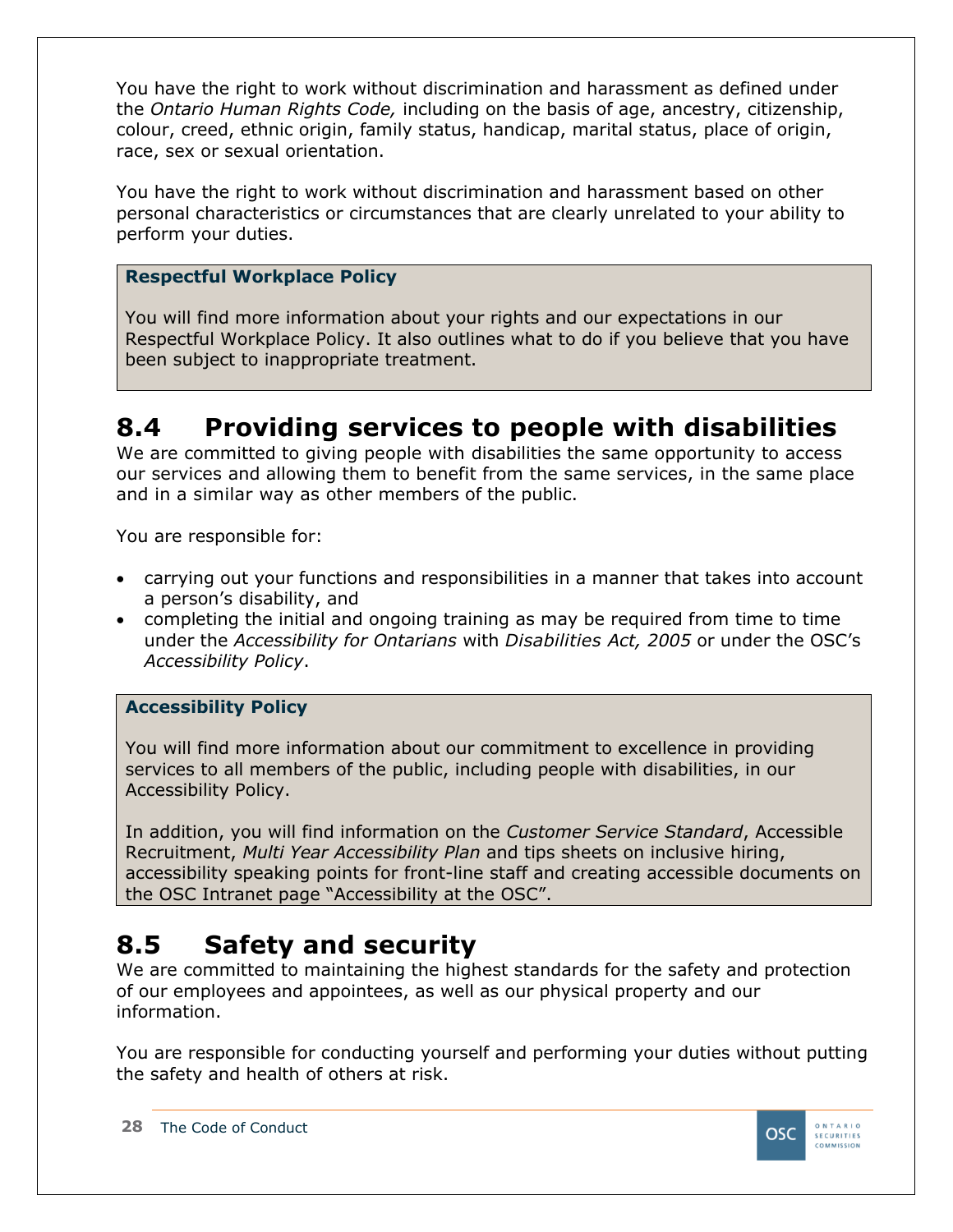#### **Security/Safety and Emergency Procedures**

You will find more information about our health and safety practices, your responsibilities and what to if there is an accident or emergency in our Security/Safety and Emergency Procedures.

### <span id="page-28-0"></span>**9. Reporting a conflict of interest**

### <span id="page-28-1"></span>**9.1 When to report**

You are required to immediately notify your Ethics Executive in writing if you have an actual, apparent or potential conflict of interest under this Code, subject to the exception below.

### <span id="page-28-2"></span>**9.2 Examples**

The following are a few examples of when a report to your Ethics Executive is necessary:

- You receive a gift of more than nominal value from someone we regulate or do business with.
- You report to, or supervise the work of, a member of your family.
- You or a member of your family will benefit personally from a matter that you can influence through your duties with the OSC.
- Your previous employment or a previous relationship will influence your work on an assignment.
- You are involved in political activities that conflict with your duties at the OSC.

This list is not exhaustive. If you are in doubt about whether you have an actual, apparent or potential conflict of interest, consult your Ethics Executive.

# <span id="page-28-3"></span>**9.3 Exception**

There may be circumstances where an employee or an appointee has pre-identified a conflict of interest, and has taken steps to address the conflict. A report to your Ethics Executive under section 9.1 of the Code may not be required in such circumstances.

For example, you do not have to send a report to your Ethics Executive if:

- you have notified your manager or Director (if you are an employee) or the Governance and Tribunal Secretariat (if you are an appointee) of the actual, apparent or potential conflict of interest, and
- you have agreed not to be involved with, or you have removed yourself from, the file or matter.

### <span id="page-28-4"></span>**9.4 Where to send your report**

If you are required to notify your Ethics Executive under this section, complete a conflict of interest declaration form in the compliance system. You may also e-mail your conflict of interest report to [EthicsExecutive@osc.gov.on.ca](file://///Fileshare/MISC/Compliance%20Office/Code%20of%20Conduct%20Amendments/1-%20Code%20Updates%202018/Code%20of%20Conduct/EthicsExecutive@osc.gov.on.ca) if the compliance

**29** The Code of Conduct

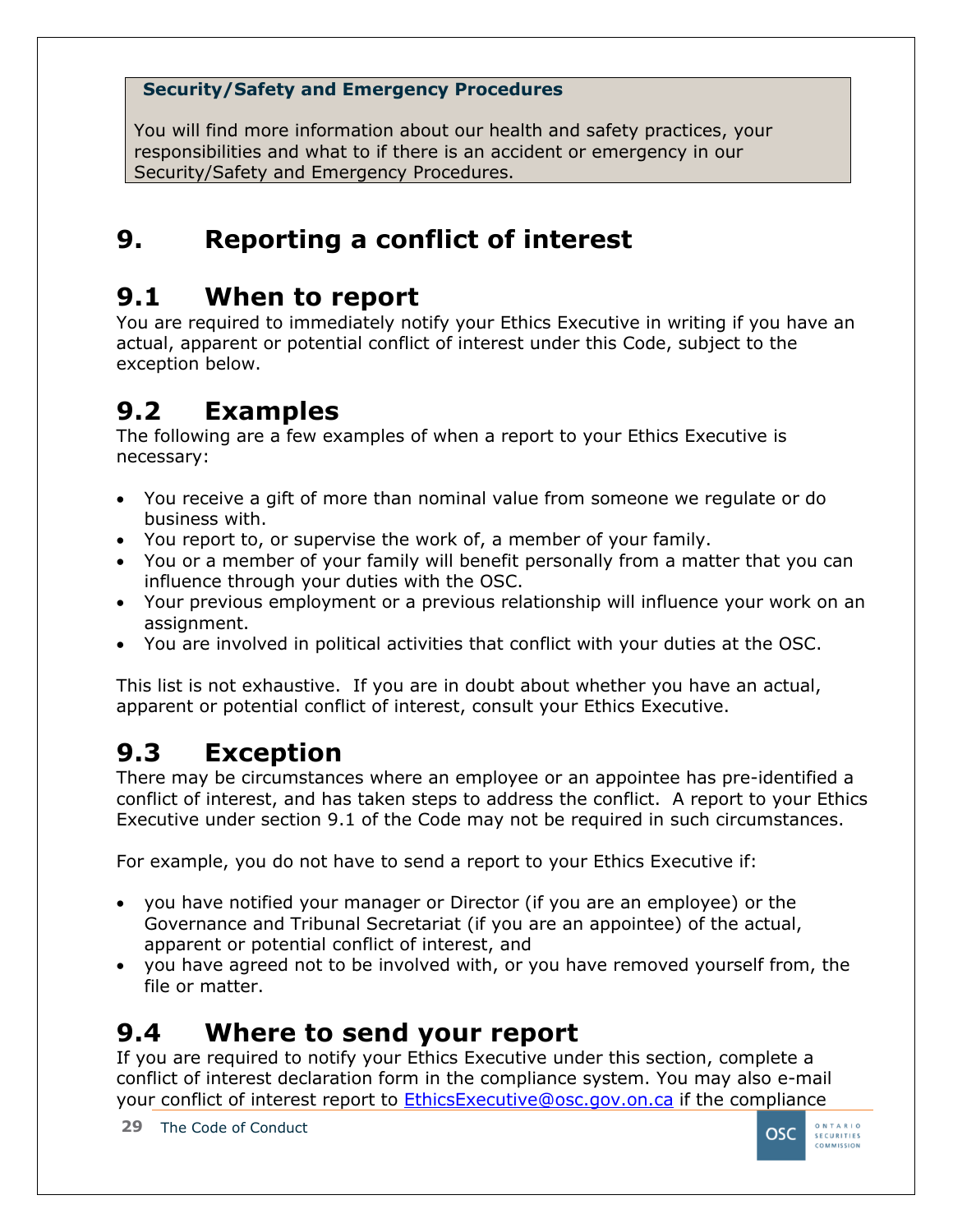system is not accessible to you. This is a secure, confidential mailbox. You can also access this e-mail address through the OSC Address Book.

### <span id="page-29-0"></span>**9.5 How your report is handled**

If you seek guidance from your Ethics Executive or report an actual, apparent or potential conflict of interest, your Ethics Executive must make a determination on the situation.

If your Ethics Executive determines that there is a conflict of interest, your Ethics Executive must give you direction on how to address the conflict. You must comply with any direction your Ethics Executive gives you.

### <span id="page-29-1"></span>**10. Reporting a violation**

### <span id="page-29-2"></span>**10.1 Overview**

We take violations of this Code and other types of wrongdoing very seriously, and review all reports of suspected violations.

If you know of or suspect a violation, report it, but do not conduct your own preliminary investigation. Investigations may involve complex legal issues, and acting on your own may compromise the integrity of an investigation and adversely affect you and the OSC.

We do not tolerate any form of retaliation against anyone who, in good faith, reports a suspected violation of this Code, questions whether a situation is a violation or asks for guidance on how to handle a suspected violation. It is a violation of this Code to suggest that anyone could face repercussions for reporting a suspected violation of this Code.

### <span id="page-29-3"></span>**10.2 How to report a violation of this Code**

You should tell us immediately if you believe you have violated this Code, or know of or suspect someone of violating this Code.

If you are an employee, contact your Manager, your Director or your Human Resources representative. If you are an appointee, contact your Ethics Executive or the Director, Governance and Tribunal Secretariat.

If you are uncomfortable reporting a violation to any of the people noted above, or you prefer to remain anonymous, you can use the secure reporting system, Grant Thornton CARE (Confidential Anonymous Reporting for Employees) program. This system is offered and managed by Grant Thornton LLP , an external third-party service provider. Disclosure may be made to the Grant Thornton CARE reporting system through any of the following means:

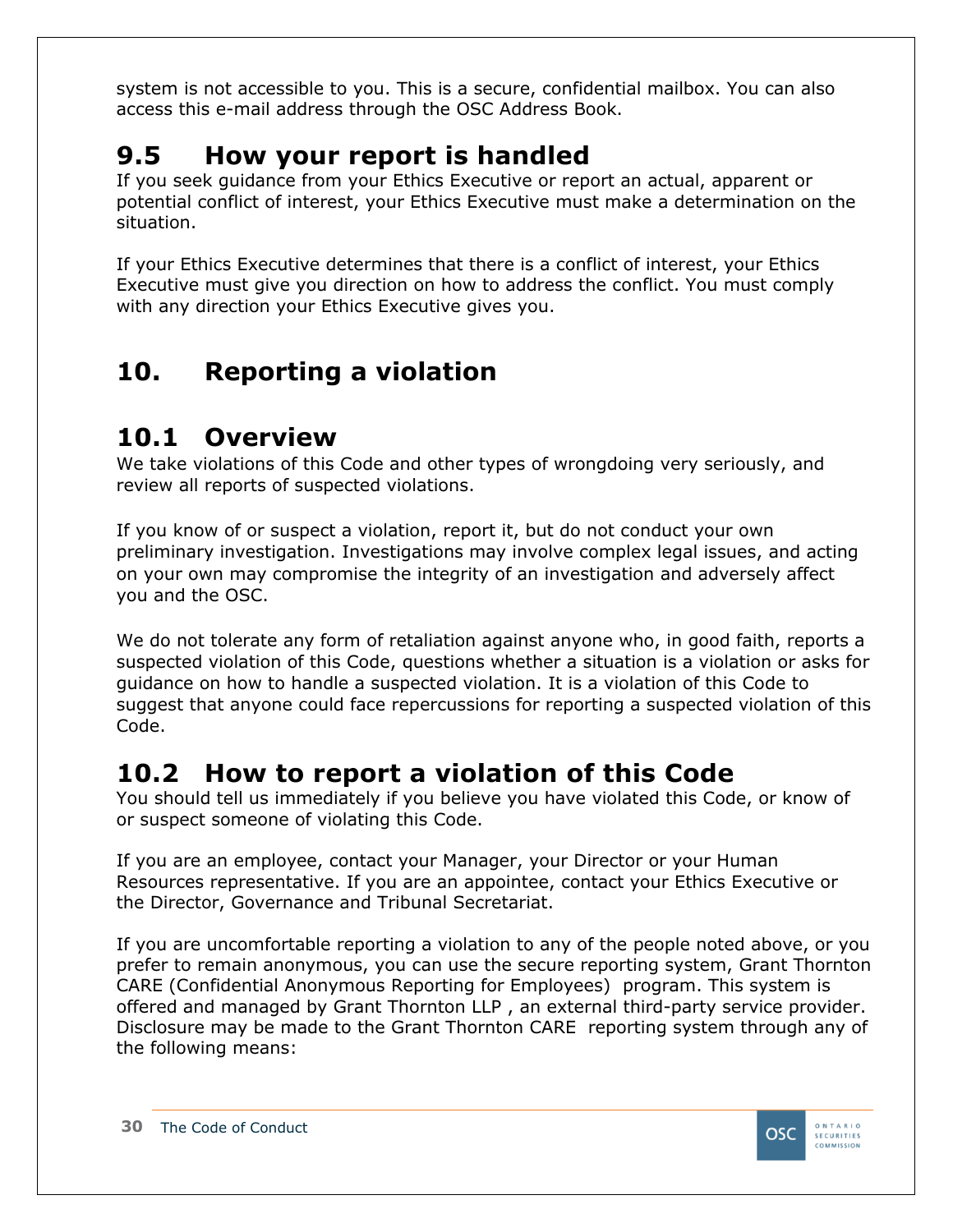- Online through the secure website at [https://www.GrantThorntonCARE.ca](https://www.grantthorntoncare.ca/)
- By secure email at: [UseCARE@ca.gt.com](mailto:UseCARE@ca.gt.com)
- By telephone through toll-free number 1- 855-484-CARE (2273)
- By mail through the confidential post office box at:

CARE Program Grant Thornton LLP 200 King Street West, Box 11, Toronto, Ontario M5H 3T4

You must act in good faith when you report a suspected violation of this Code. It is a violation of this Code for anyone to make an allegation of a violation of this Code that is false or in bad faith.

### <span id="page-30-0"></span>**10.3 How to report a wrongdoing**

In this Code, "wrongdoing" means:

- a contravention by an employee or appointee of any law or regulation,
- any act or omission of an employee or appointee that creates a grave danger to the life, health or safety of people or to the environment,
- gross mismanagement by an employee or appointee, such as a gross waste of money, abuse of authority or abuse of public assets, or
- directing or counselling an employee or appointee to commit a wrongdoing.

If you know of or suspect wrongdoing, you should report it immediately. If you are an employee, contact your Manager, your Director, your Human Resources representative or your Ethics Executive. If you are an appointee, contact your Ethics Executiveor the the Director, Governance and Tribunal Secretariat.

You can contact your Ethics Executive by e-mail at [EthicsExecutive@osc.gov.on.ca.](file://///Fileshare/MISC/Compliance%20Office/Code%20of%20Conduct%20Amendments/1-%20Code%20Updates%202018/Code%20of%20Conduct/EthicsExecutive@osc.gov.on.ca) This is a secure, confidential mailbox. You can also access this e-mail address through the OSC Address Book.

You may also make a report through the Grant Thornton CARE reporting system described in section 10.2 if you are uncomfortable reporting a violation to any of the people noted above, or you prefer to remain anonymous.

You can report a wrongdoing directly to the Integrity Commissioner of Ontario if:

- you believe that reporting the wrongdoing internally is not appropriate, or
- you have reported the wrongdoing internally and have concerns that the matter is not being dealt with appropriately.

If someone has reported an instance of wrongdoing to you, you must report it to your Ethics Executive.

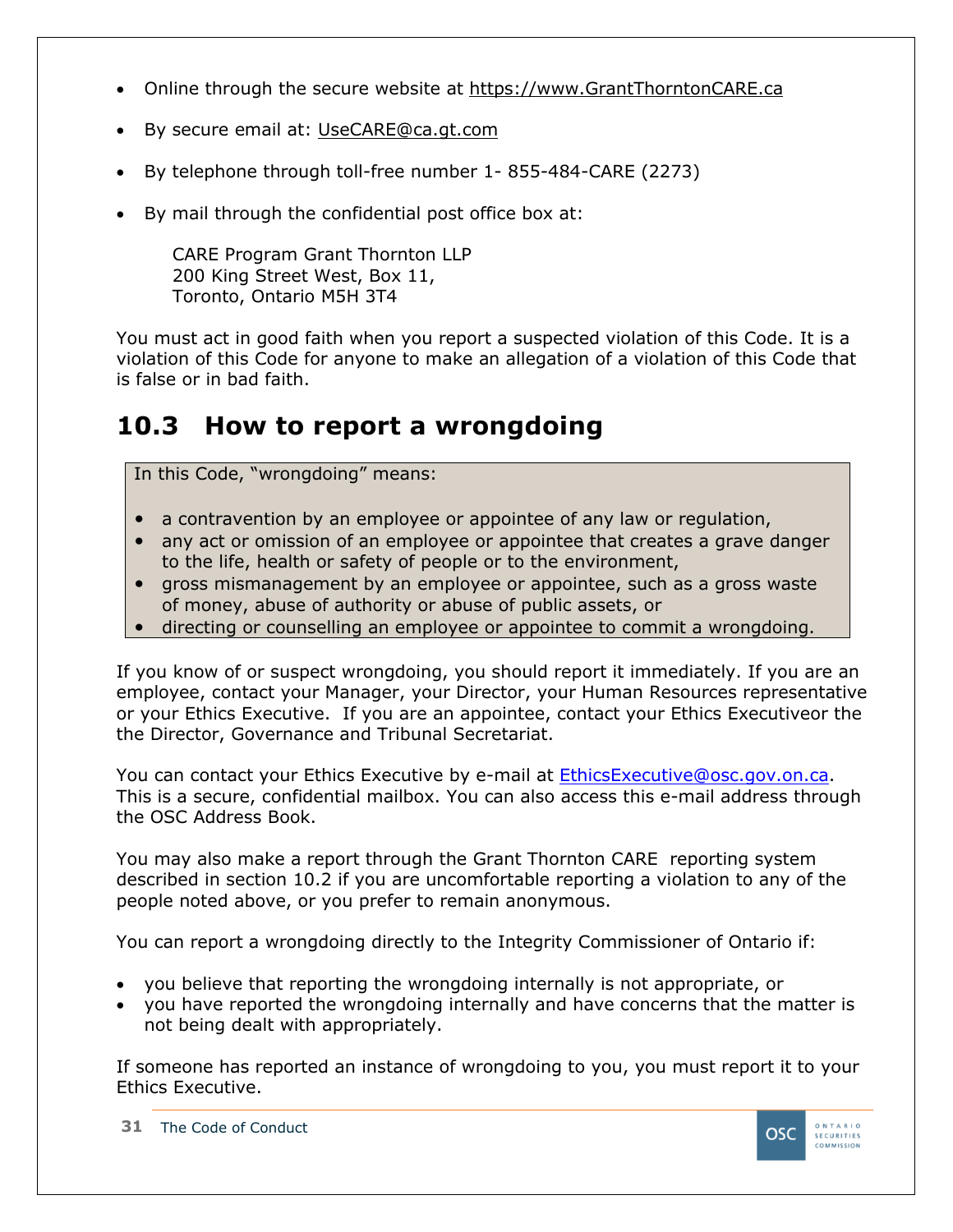The Ethics Executive has ultimate responsibility for dealing with reports of wrongdoing.

### <span id="page-31-0"></span>**10.4 How we handle your report**

The information you provide will be promptly sent to the relevant individual at the OSC, depending on the nature and the origin of the concern. We treat all reports of possible violations of this Code and applicable laws and regulations in a confidential and sensitive manner.

Your identity will be known by the person who received your report and the people who review or investigate it if you choose not to remain anonymous. Your identity may only be shared outside this group if it is needed to ensure fairness and due process, or to conduct a competent investigation, or if we are required by law to do so. We will advise you if this is the case. We will investigate anonymous reports, but we will take the following factors into account:

- the seriousness of the issue,
- the credibility of the concern, and
- the likelihood of confirming the allegation from a reliable source.

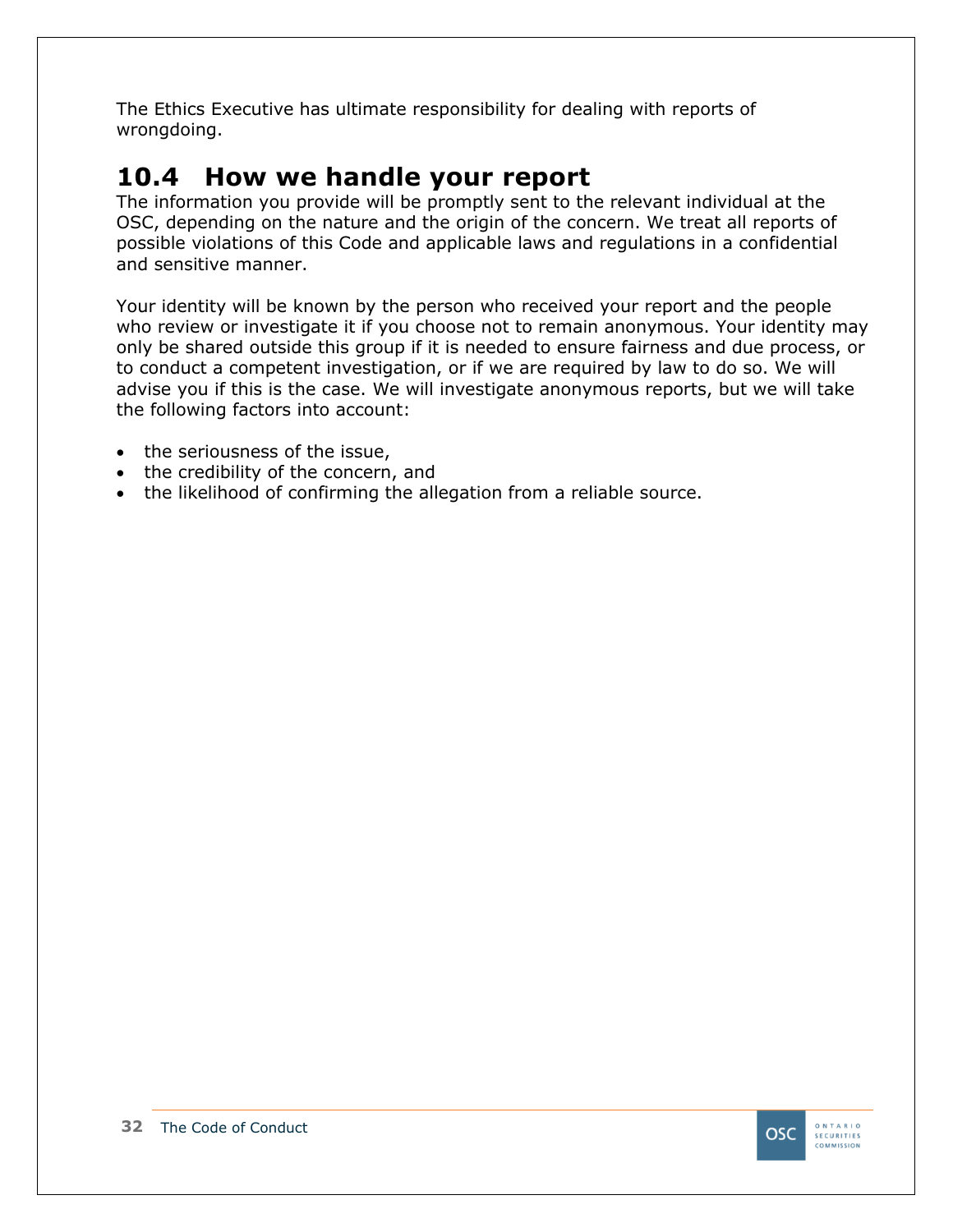### <span id="page-32-0"></span>**Appendix A – OSC Policies List**

- 1. Accessibility Policy Providing Services to People with Disabilities
- 2. Capital Markets Tribunal (CMT) Code of Conduct
- 3. Appropriate Use of OSC Information and Computing Resources Policy
- 4. Financial Policies and Procedures
- 5. Guidance for Staff on Invitations to Third Party Functions and Other Gifts
- 6. Guidelines to OSC Personal Trading Rules
- 7. Information and Records Management Policy
- 8. Media Relations Policy
- 9. Political Activity Policy
- 10. Procurement & Contract Management Policy
- 11. Respectful Workplace Policy
- 12. Security/Safety and Emergency Procedures Policy
- 13. Travel, Meal and Hospitality Expenses Policy

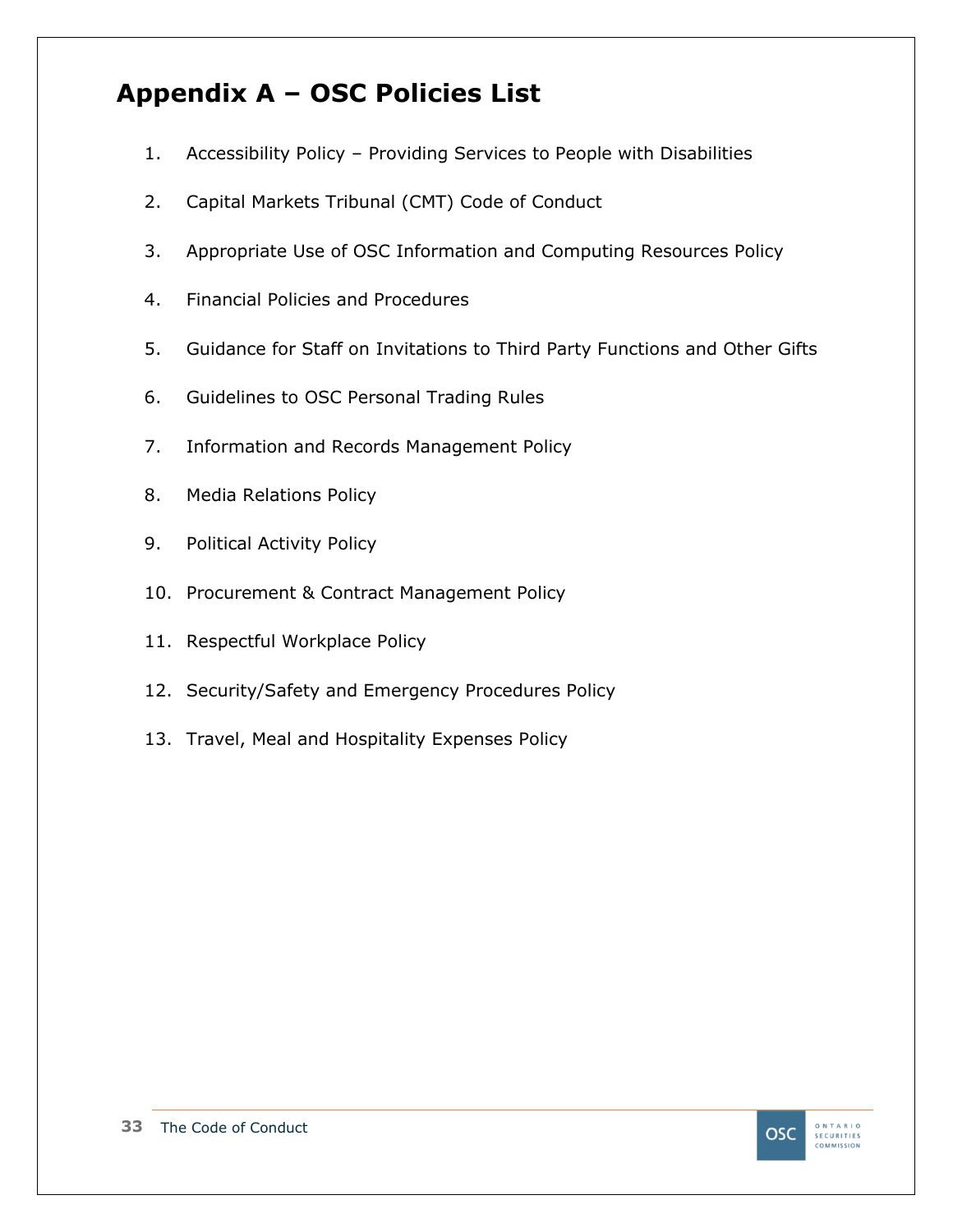### <span id="page-33-0"></span>**Appendix B – Exempt Securities**

You can trade the following securities (called "exempt securities") at any time without pre-clearing them. You do not have to report these trades after you make them.

If you are not sure whether a security is an exempt security, ask the Compliance Office before you place your trade.

#### **Debt securities**

- bonds, debentures, notes or other evidence of indebtedness issued by or guaranteed by the federal government, a provincial or territorial government or the government of a foreign jurisdiction,
- bonds, debentures, notes or other evidence of indebtedness issued by or guaranteed by Canadian municipalities,
- bonds, debentures, notes or other evidence of indebtedness issued by or guaranteed by a bank listed in Schedule I, II, or III of the *Bank Act* (Canada),
- fixed income notes maturing within 365 days

#### **Investment Funds**

- A publicly-traded investment fund managed by an investment fund manager that is,
	- an open-end investment fund
	- a closed-end investment fund
	- a limited partnership pooled fund vehicle
	- a pooled fund, or
	- any other investment fund that represents an underlying basket of securities

Also exempt are any other securities that operate in a similar manner as investment funds.

#### **Index products**

- exchange traded funds (ETFs) that are publicly traded
- index products or other products that replicate the composition of widely recognized broad market indexes of securities traded on a public exchange

#### **Money market instruments**

- negotiable promissory notes maturing within 365 days that are not convertible or exchangeable into another type of security
- commercial paper maturing within 365 days that are not convertible or exchangeable into another type of security
- bankers' acceptances
- money market funds